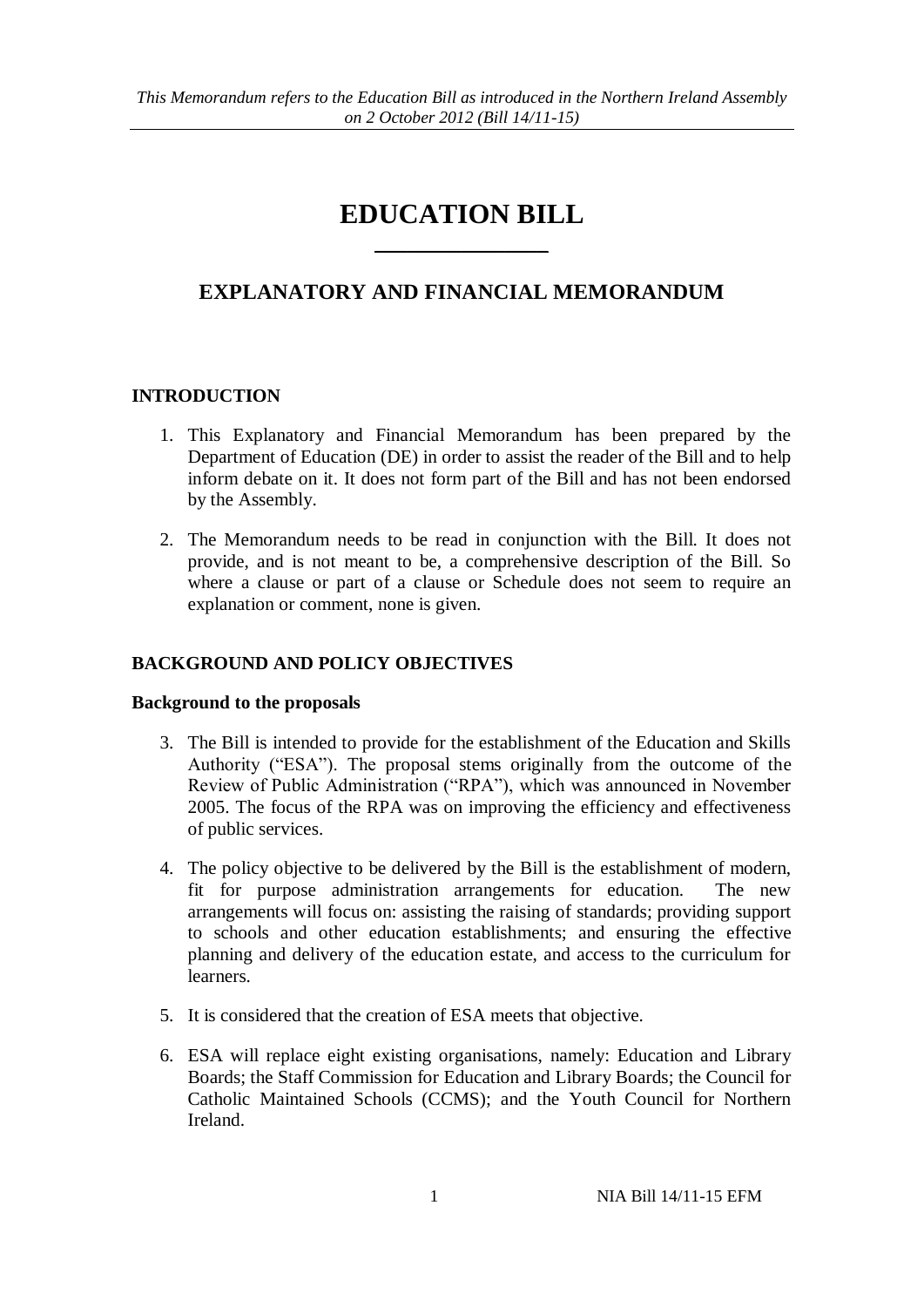- 7. ESA's principal functions will be:
	- acting as the employing authority for all staff in all grant-aided schools;
	- funding grant-aided schools, youth services, and educational services;
	- providing (or securing the provision of) support to grant-aided schools, youth services, and other educational services;
	- providing library services to grant-aided schools and other educational establishments;
	- $\bullet$  equipping and maintaining controlled and maintained schools;
	- planning and securing the delivery of the education estate; and
	- ensuring the adequacy of arrangements within education for safeguarding and promoting the welfare of children and young persons.

## **Purpose of the Bill and summary of its main provisions**

- 8. The Bill is in six parts.
- 9. In Part 1, the Bill establishes ESA, and makes provision for: its powers and duties; constitution; membership; proceedings; governance; and staffing. Part 1 makes ESA the employing authority for staff in grant-aided schools, and transfers staff employed by Boards of Governors to ESA.
- 10. Part 1 provides for the role of ESA in planning the education estate, and gives ESA a range of other functions related to the funding of, and provision of support for, grant-aided schools and other education providers. This includes: provision of training, advisory and support services for schools; the provision of a school library service; and the provision of educational and youth services and facilities. The Bill also confers various powers on ESA, including a power to undertake commercial activities.
- 11. Part 1 also dissolves the eight organisations referred to at paragraph [6,](#page-0-0) and transfers the assets, liabilities and staff of those organisations to ESA. The Bill also provides for the transfer of certain staff from DE to ESA. In the case of CCMS, the Bill provides for certain assets that were originally funded by the Roman Catholic Church to be transferred to the church.
- 12. Part 2 makes provision for the management arrangements that will apply to grant-aided schools, and the role of ESA in approving those arrangements.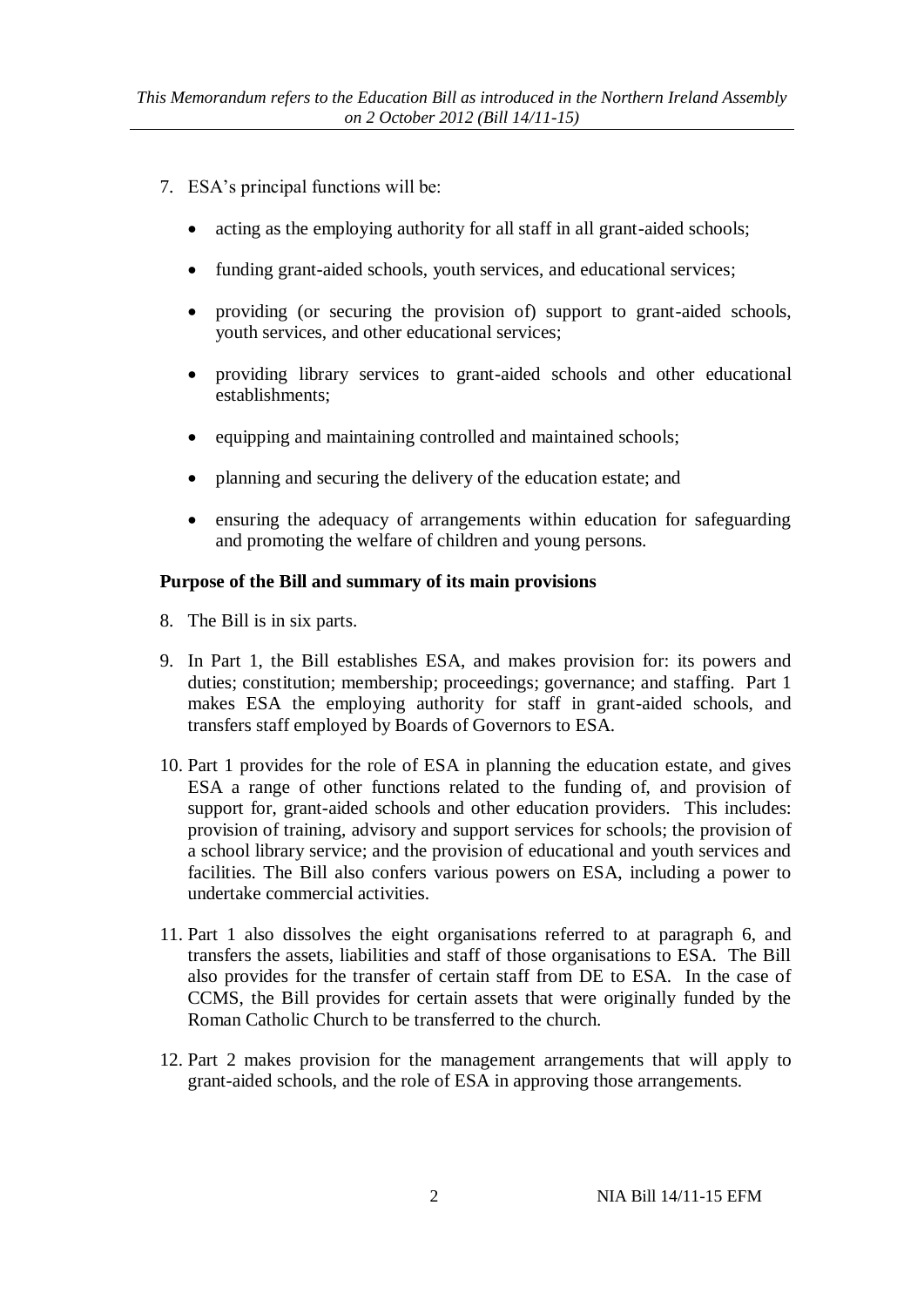- 13. Part 2 also includes provisions on Boards of Governors of grant-aided schools, including the appointment of governors by ESA; and the duty of Boards of Governors in relation to the achievement of high standards of educational achievement.
- 14. Part 3 provides for inspections of facilities on behalf of DE, and the Department for Employment and Learning (DEL).
- 15. Part 4 of the Bill re-enacts (with some modifications) the functions of the Council for the Curriculum, Examinations, and Assessments (CCEA).
- 16. Part 5 makes provision for the duties of ESA, Boards of Governors, and other education providers in relation to safeguarding and promoting the welfare of children and young persons.
- 17. Part 6 makes provision for the general duties of DE and DEL, and includes other miscellaneous provisions.

## **CONSULTATION**

- 18. The RPA was launched by the former Executive in June 2002. Following suspension of the Northern Ireland Assembly in October 2002, the review was taken forward by Direct Rule Ministers. The objective was to review the existing arrangements for accountability, development, administration and delivery of public services, and bring forward options for reform that were consistent with the arrangements and principles of the Belfast / Good Friday Agreement, within an appropriate framework of political and financial accountability.
- 19. In November 2005 the then Secretary of State set out the broad proposals for the RPA. Detailed proposals in relation to education were set out in a statement by the former education Minister on 22 November 2005. In early 2006, the Department of Education set up a working group to consult with education stakeholders to keep them informed of policy developments. This series of stakeholder meetings also provided stakeholders with the opportunity to offer their views. In addition, officials held meetings with particular sectoral representatives. In May 2006, an Education stakeholders group was established in order to discuss issues emerging from the implementation of RPA. On 28 November 2006, the Department of Education issued to interested parties a number of high level policy papers, giving them the opportunity to comment on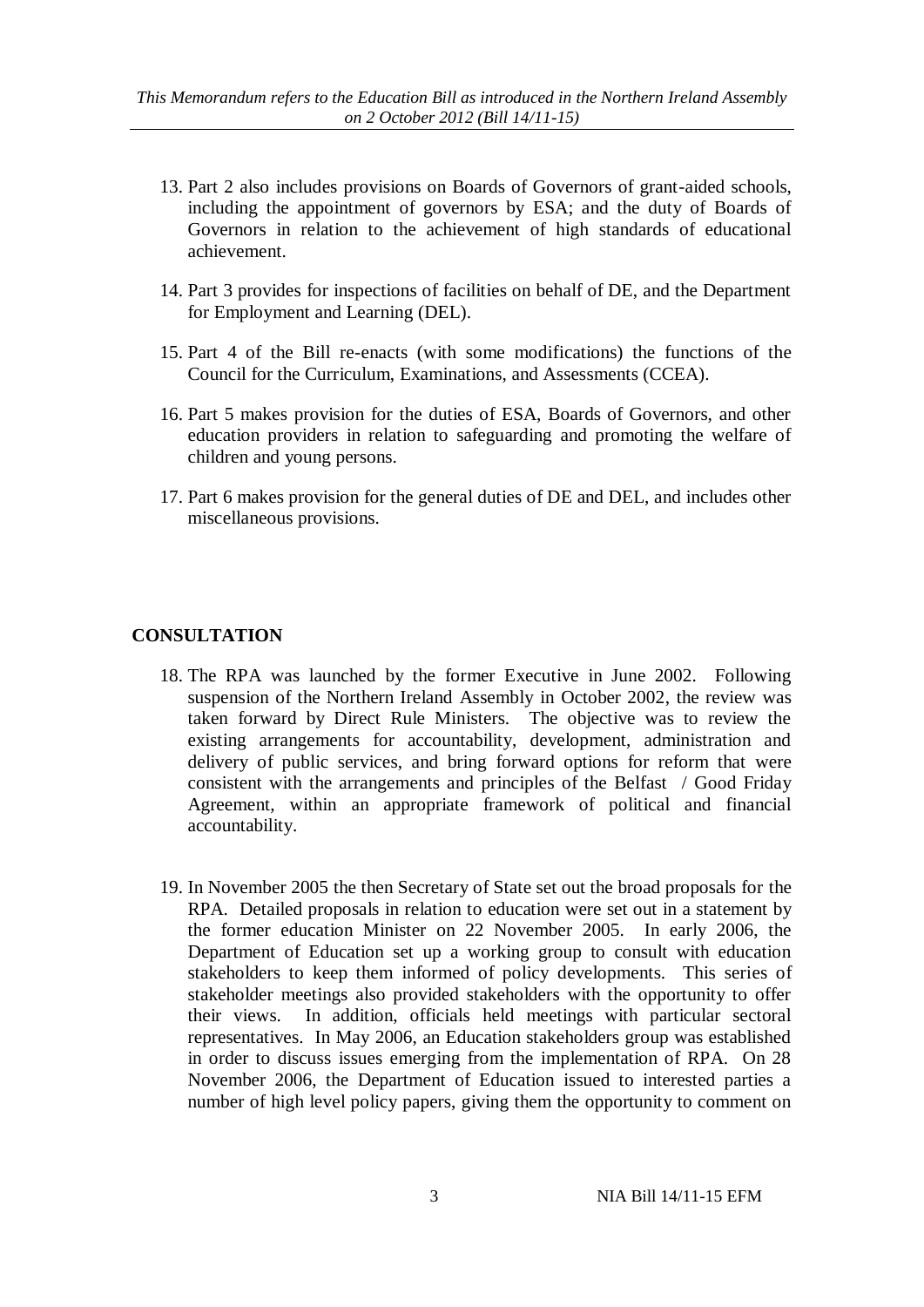the content of those policy papers. The views of the education stakeholders group were also reflected in these policy papers. An analysis report of consultation responses was published in May 2007. Since that date there have been ongoing meetings with stakeholders and other interested parties which have helped further shape policy decisions.

20. During the current Assembly mandate, on 16 December 2011, the First Minister and deputy First Minister published Heads of Agreement on establishing the ESA. Subsequently, the draft Programme for Government was published for consultation on 17 November, and included the commitments of completing legislation to establish the ESA by July 2012, and establishing the organisation by 1 April 2013.

# **OPTIONS CONSIDERED**

## **Education administration structures**

- 21. The consultation document published in March 2005, contained an option for the establishment of two organisations: an education support services body; and a curriculum and teacher support body. The former was intended to bring together the functions of the Education and Library Boards, and the Staff Commission, and the direct support functions of: CCMS; CnaG; and NICIE. The body was also intended to take on the operational functions of DE, and to be the single employing authority for all staff in grant-aided schools.
- 22. The curriculum and teacher support body was intended to bring together the professional support functions discharged by: CCEA; the Curriculum Advisory Support Service (CASS); Classroom 2000 (C2K); and the Regional Training Unit (RTU).
- 23. Following consultation it was concluded that the establishment of a single body discharging all of these functions would meet the objectives of the RPA more fully, and that the two-body option would offer no additional advantages.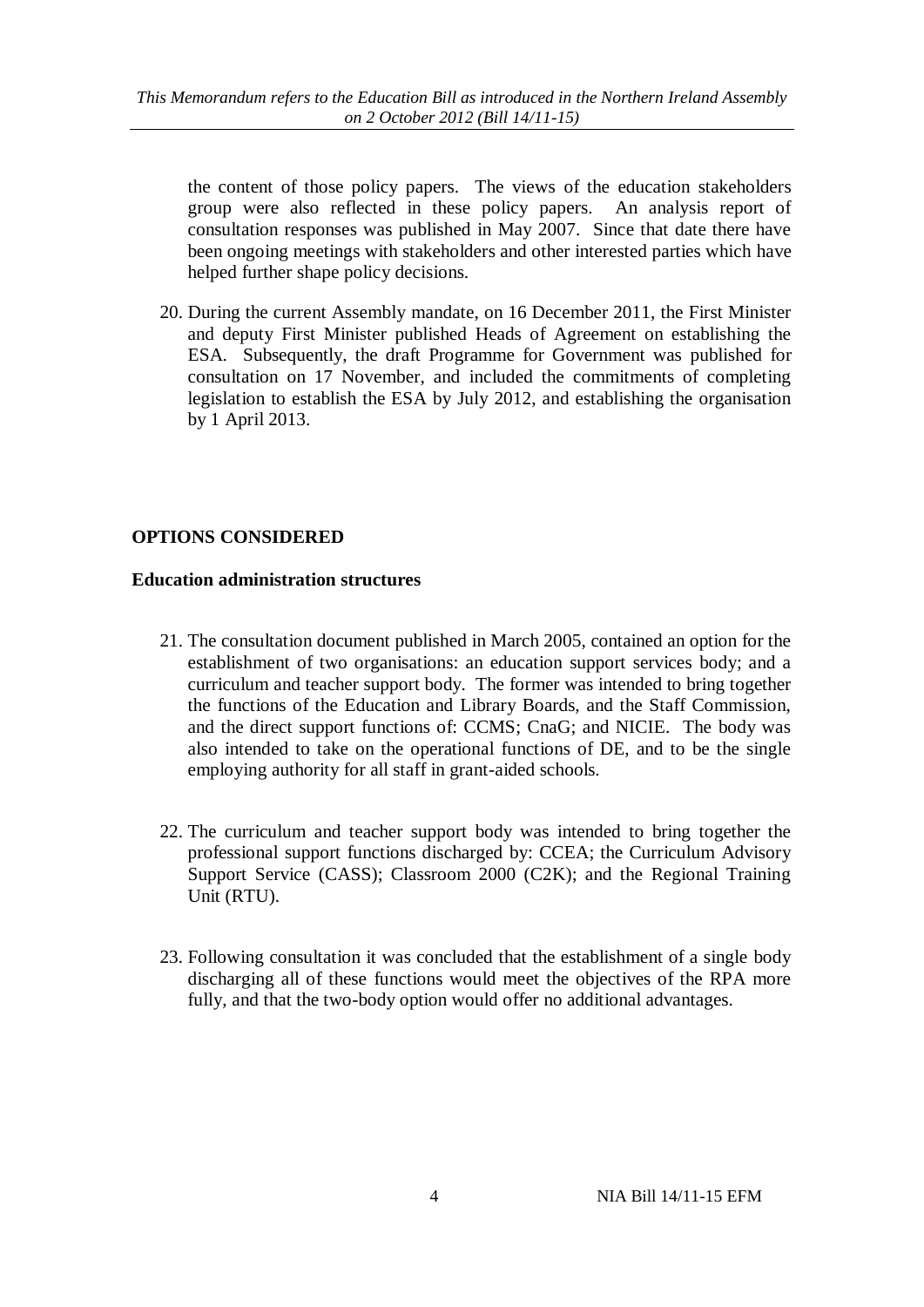## **Curriculum for children and young people aged 14 to 19**

24. Following the RPA announcements of November 2005, direct rule Ministers decided that the ESA should have responsibility for securing the delivery of the entire curriculum for children and young people aged between 14 and 19, including teaching and learning in schools and further education colleges. This would have involved the transfer of some operational functions from DEL to ESA. Following the restoration of devolution, the Minister for Employment and learning decided that, whilst DEL and DE would work together on the curriculum, the transfer of functions from DEL to the ESA would not proceed.

#### **Youth services**

- 25. The March 2005 consultation document included an option for the transfer of responsibility for youth services from education to local government. This was in recognition of the opportunities for better synergy with council activities such as: community services; safety and relations; sport and leisure; and health education.
- 26. Following consultation, it was decided not to proceed with this option. This was in recognition of the synergy between the formal education system and youth services, particularly for the most disadvantaged children and young people, and those at greatest risk of educational under attainment.
- 27. In the Heads of Agreement published on 16 November 2011, it was agreed that further consideration would be given to curriculum, examinations, and assessment functions, and to the inspection functions carried out on behalf of DE, DEL and DCAL. The Executive subsequently decided that CCEA should remain as a separate organisation, and that DE's Education and Training Inspectorate should continue to provide inspection services for DE, DEL, and DCAL.

#### **OVERVIEW**

28. The Bill has 69 clauses and 8 Schedules. A commentary on each of the clauses and Schedules follows below. However, where a clause or part of a clause or Schedule does not seem to require an explanation or comment, none is given.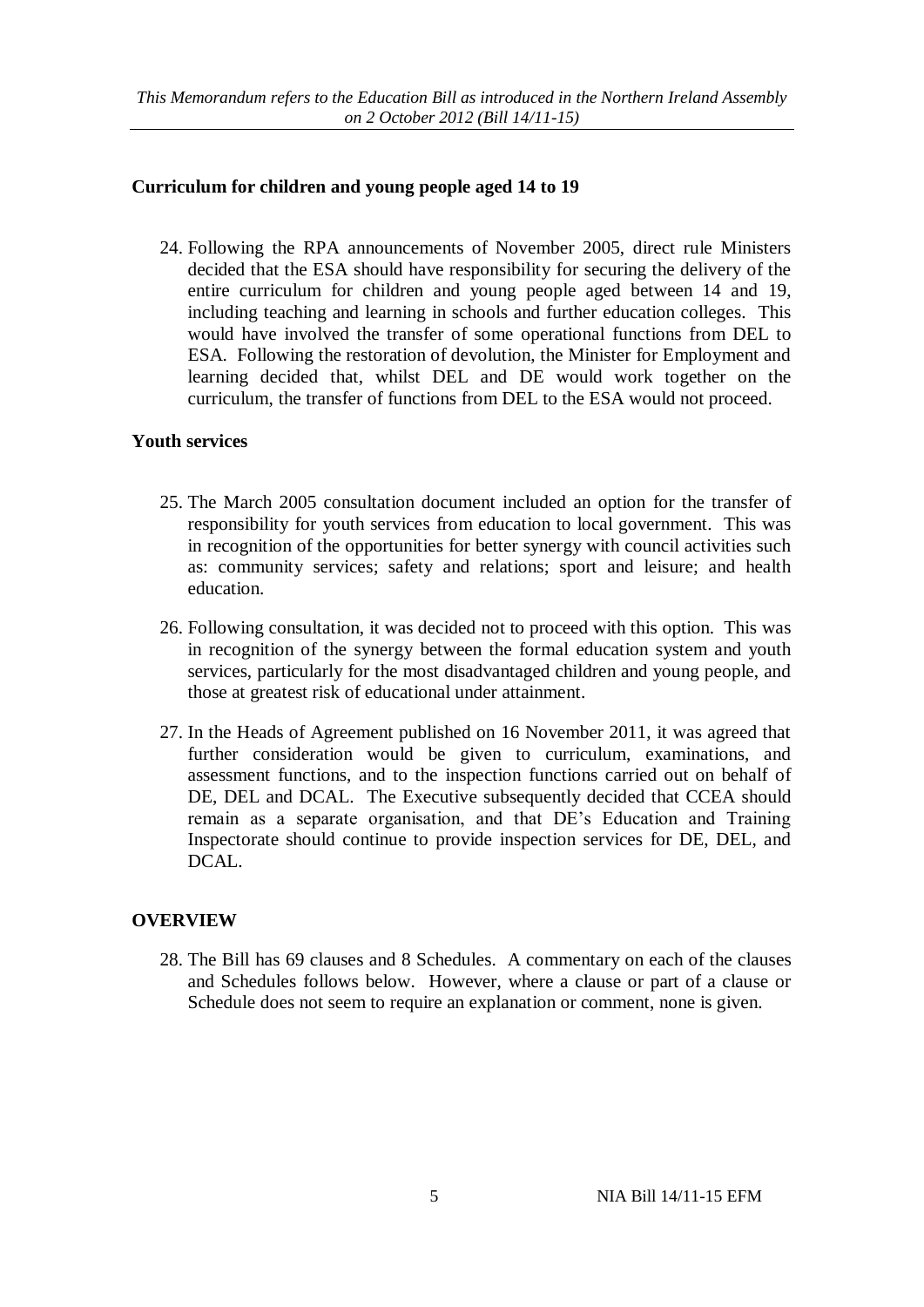# **COMMENTARY ON CLAUSES**

# **Clause 1: The Education and Skills Authority**

This clause provides for the establishment of ESA and applies Schedule 1, which puts in place arrangements for membership of the Authority and also provides for the financing of the Authority and the governance and accountability arrangements.

# **Clause 2: Functions and general duty of ESA**

This clause places a duty on ESA to contribute towards the development of children, young people, and the community. ESA will perform that duty by planning and ensuring the provision of efficient and effective schools, youth services and other educational services (such as 'early years' services for children below schools age).

The clause gives ESA a central role in raising standards of educational attainment, by placing a duty on ESA to exercise its functions with a view to promoting the achievement of high standards.

## **Clause 3: ESA to employ all staff of grant-aided schools**

This clause makes provision for ESA to be the employer of all staff in all grant-aided schools. This clause also provides a definition of the term 'submitting authority' that is used in subsequent clauses. The clause places a duty on the trustees of voluntary schools who are the submitting authorities for those schools, requiring them to consult the boards of governors about the exercise of their submitting authority functions, and have regard to any views expressed by them. The Clause also gives boards of governors a right to refer an approved scheme to a tribunal, for a test of compatibility with the Heads of Agreement.

#### **Clause 4: Employment schemes for grant-aided schools**

This clause provides that there will be an employment scheme for every grant-aided school, setting out the employment arrangements. Each employment scheme will determine the employment functions to be carried out in relation to the school by the Board of Governors, and will set out the detailed arrangements and procedures for the carrying out of those functions.

Each employment scheme will set out the posts (or types of post) for which the appointments will be made by the Board of Governors, or ESA (see Schedule 2).

The clause provides that each employment scheme must meet the statutory requirements set out in the clause. In particular: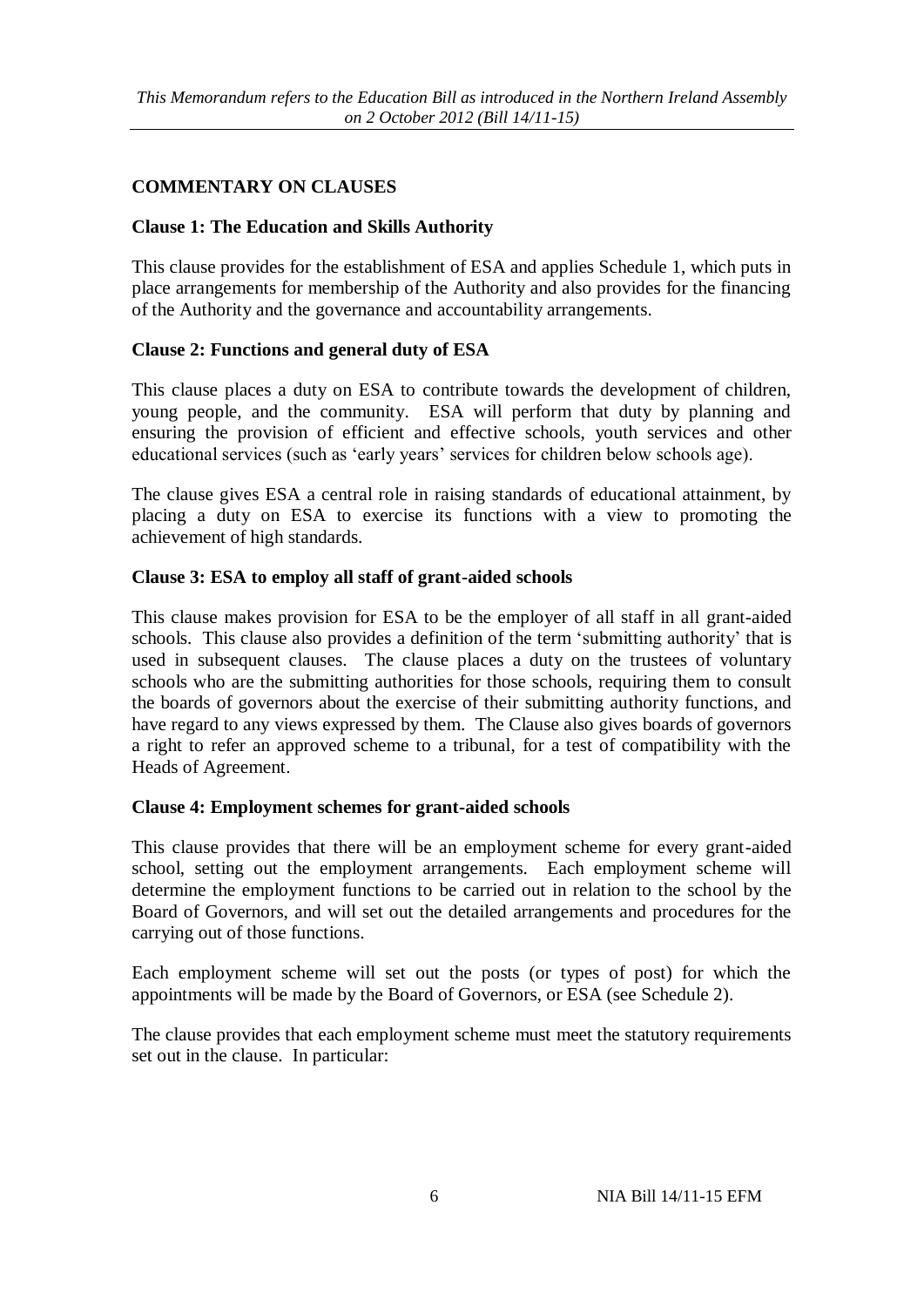- Each scheme must contain the compulsory elements set out in Schedule 2, such as: the determination of the staff complement of the school; arrangements for the suspension of members of staff; and the arrangements for dismissal.
- Schemes must not contain any provision that is inconsistent with education legislation (or other legislation).
- Each scheme must be consistent with any instrument of government and scheme of management for the school, unless education law requires or authorises otherwise.
- Each scheme must be prepared having regard to any guidance issued by the Department (under the provision in Clause 5(2)).

Employment schemes may also contain other matters set out in the clause or elsewhere in employment legislation. The clause provides for the Department to modify by order the provisions on the compulsory elements of employment schemes.

The clause requires ESA to draw up and publish the procedures that it will use in appointing staff.

# **Clause 5: Preparation and approval of employment schemes**

The clause provides for an employment scheme for each school to be prepared by the 'submitting authority' for the school (as defined in Clause 3), and submitted to ESA for its approval. A scheme will not come into force until it is approved by ESA. The clause requires ESA to approve a submitted scheme unless it does not meet the statutory requirements (as defined in Clause 4). If a scheme does not meet the statutory requirements, ESA must seek to agree with the submitting authority the modifications to the scheme that would be necessary in order to meet the statutory requirements. If there is agreement, ESA must approve the scheme with the agreed modifications. In any other case, ESA must refer the scheme to the tribunal established by regulations made under the provisions in Clause 62. The Department may, with the approval of the Office of the First Minister and deputy First Minister, issue guidance containing model schemes.

#### **Clause 6: Reserve power of ESA to make employment scheme**

The clause gives ESA a reserve power to make an employment scheme for a school. The reserve power may be used, subject to the approval of the Department if:

- a submitting authority fails to submit a scheme; or
- a submitting authority asks ESA to draft a scheme for it.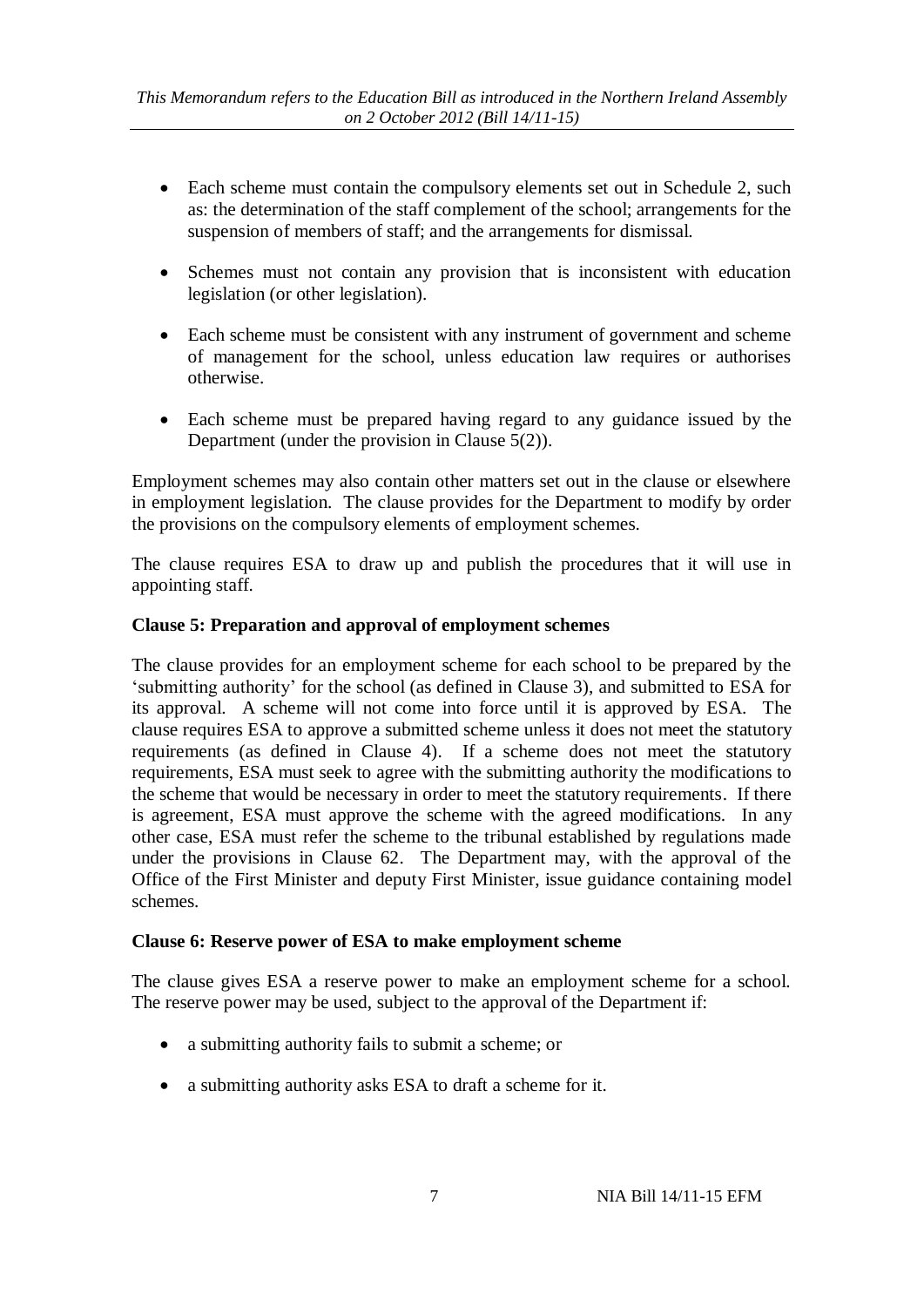Before making such a scheme, ESA shall consult the submitting authority.

## **Clause 7: Revision of employment schemes**

This clause requires a submitting authority to prepare and submit a revised employment scheme if revised guidance issued by the Department requires it, and empowers a submitting authority to do so at any other time.

The clause includes provisions on the approval of a revised scheme that are similar to those in Clause 5.

## **Clause 8: Review of certain decisions relating to employment schemes**

This clause provides for the consideration by a tribunal of employment schemes that are submitted to ESA for approval under Clause 5 or Clause 7, but which are not approved by ESA.

The tribunal will consider whether the submitted scheme complies with the statutory requirements. The tribunal may order ESA to:

- approve the submitted scheme; or
- approve the submitted scheme with modifications specified by the tribunal.

If the tribunal considers that the scheme does not meet the statutory requirements, and cannot be modified to do so, the tribunal may make a scheme for the school.

The Clause provides for the submitted scheme (or the scheme in force if the submitted scheme is a revised scheme) to apply during the interim period before the tribunal makes an order. During this period, ESA may apply to the tribunal for an order to modify the submitted scheme.

#### **Clause 9: Effect of employment scheme**

This clause places a duty on Boards of Governors and ESA to give effect to employment schemes. If ESA considers that a Board of Governors has made a decision which is not in accordance with the employment scheme, ESA may require the Board of Governors to reconsider that decision.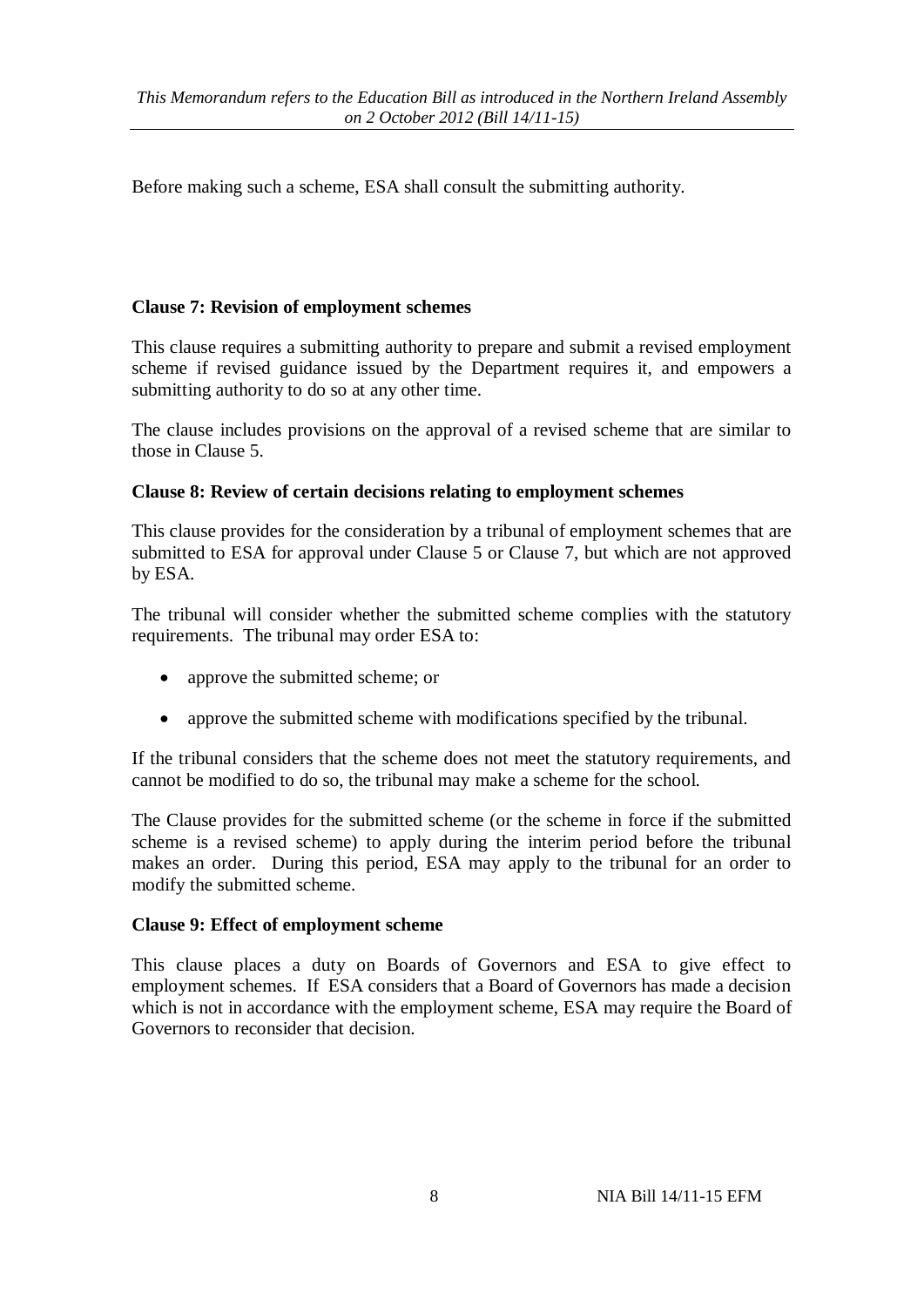## **Clause 10: Transfer to ESA of staff employed by Boards of Governors**

This clause applies Schedule 3, which makes provision for the transfer of staff employed by Boards of Governors of voluntary schools (other than Catholic maintained schools) and grant-maintained integrated schools to ESA.

## **Clause 11: ESA to employ peripatetic teachers**

This clause allows ESA, in accordance with a scheme, to employ peripatetic teachers. This scheme shall be prepared or revised in consultation with Boards of Governors; schools; sectoral bodies (see clause 63); and in accordance with any guidance issued by the Department. The Clause defines 'peripatetic teacher' and provides that the appointment of such a teacher to work in a particular school is subject to the approval of the Board of Governors.

#### **Clause 12: Salaries, etc of staff: administrative and financial arrangements**

This Clause provides that, whilst ESA will be the employer of all staff in all grant-aided schools, certain schools that currently operate their own payment systems for salaries etc. may continue to do so. The clause provides that ESA may set off any such payments made against the budget shares of the respective schools under the Common Funding Scheme. Schools may, with three months notice, end these arrangements and opt in to the payment arrangements operated by ESA.

#### **Clause 13: Modification of employment law**

This clause allows the Department, by order, to make modifications to employment law if necessary for the operation of the employment provisions in the Bill. This is to ensure that the carrying out of employment functions by Boards of Governors in the name of and on behalf of the ESA, is compatible with the requirements of employment law.

## **Clause 14: ESA to provide or secure provision of training and advisory and support services for schools**

This clause places a duty on ESA to provide or secure such training, advisory and support services for Boards of Governors and staff in grant-aided schools as ESA considers necessary.

## **Clause 15: ESA to provide library services to grant-aided schools and other educational establishments**

This clause places a duty on ESA to provide library services in grant-aided schools and other educational establishments which are grant-aided by the Department or ESA.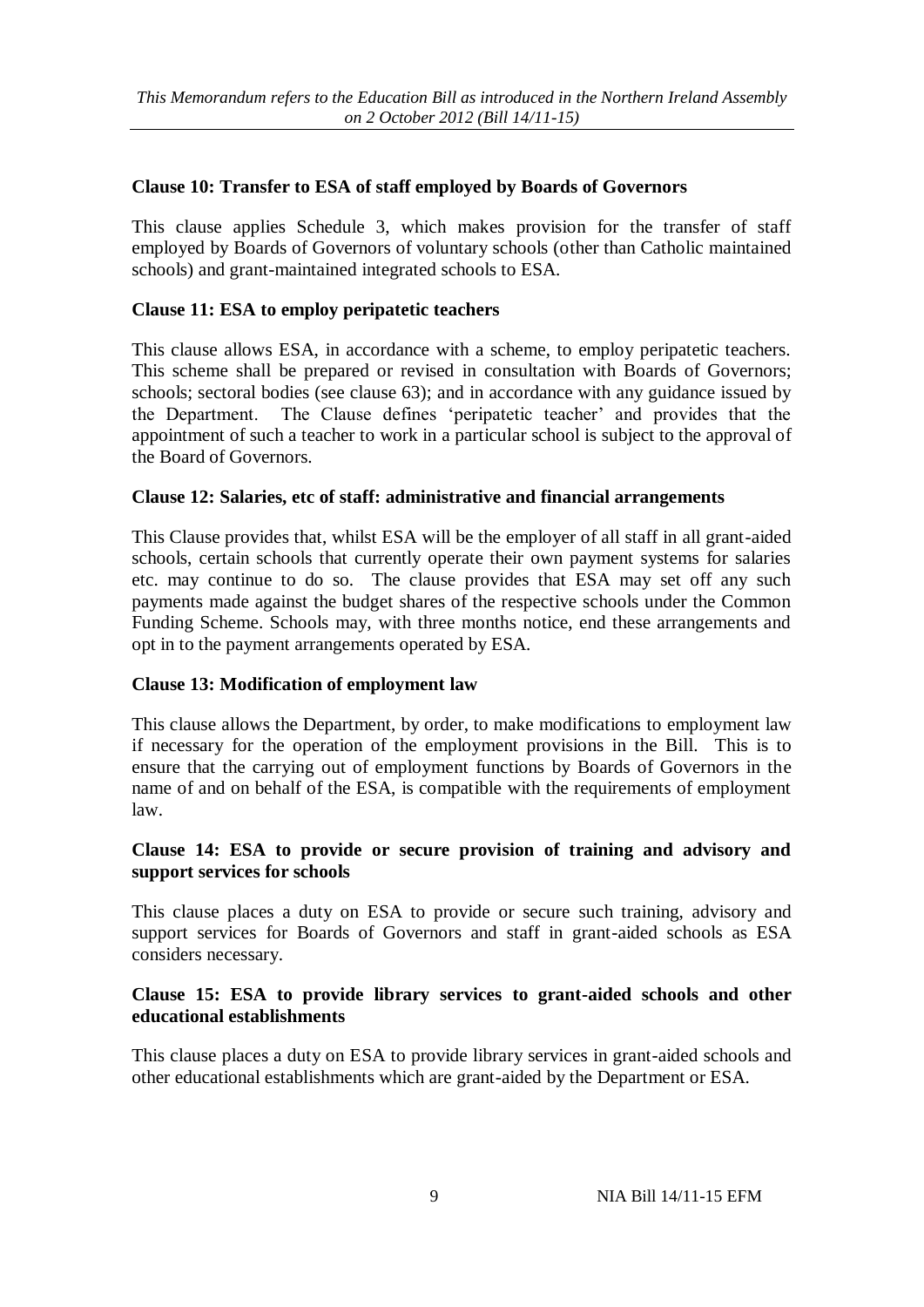## **Clause 16: ESA to secure provision of educational and youth services and facilities**

This clause places a duty on ESA to secure the provision of adequate facilities for educational and youth services. ESA may discharge this duty by: establishing facilities; organising activities; providing grant aid or other assistance; providing or supporting the provision of leaders; or defraying or meeting expenses. This clause also allows ESA to make bye-laws, for example, preventing disorder and nuisance in these facilities.

## **Clause 17: ESA to pay capital grants to voluntary and grant-maintained integrated schools**

This clause provides that capital grants to these schools, which were formerly paid by the Department, will be paid by ESA.

## **Clause 18: Establishment of controlled schools**

This clause gives ESA the power to establish controlled schools.

## **Clause 19: Responsibilities of ESA in relation to controlled schools**

This clause defines the responsibilities of ESA for controlled schools in relation to: maintenance; equipment; employment of staff; and funding.

#### **Clause 20: ESA to contract for certain works**

This clause gives ESA the power to enter into contracts for the provision or alteration of school premises. Such contracts may be with:

- a person or body who provides (or alters) the premises usually referred to as 'traditional procurement';
- the trustees or board of governors of a voluntary or grant-maintained integrated school; or
- a person or body who provides, equips, services and maintains the premises in return for payments over the course of the contract –usually referred to as a 'Public Private Partnership' arrangement.

#### **Clause 21: ESA to pay superannuation benefits of teachers**

This clause provides that superannuation benefits for teachers, which were formerly paid by the Department, will be paid by ESA.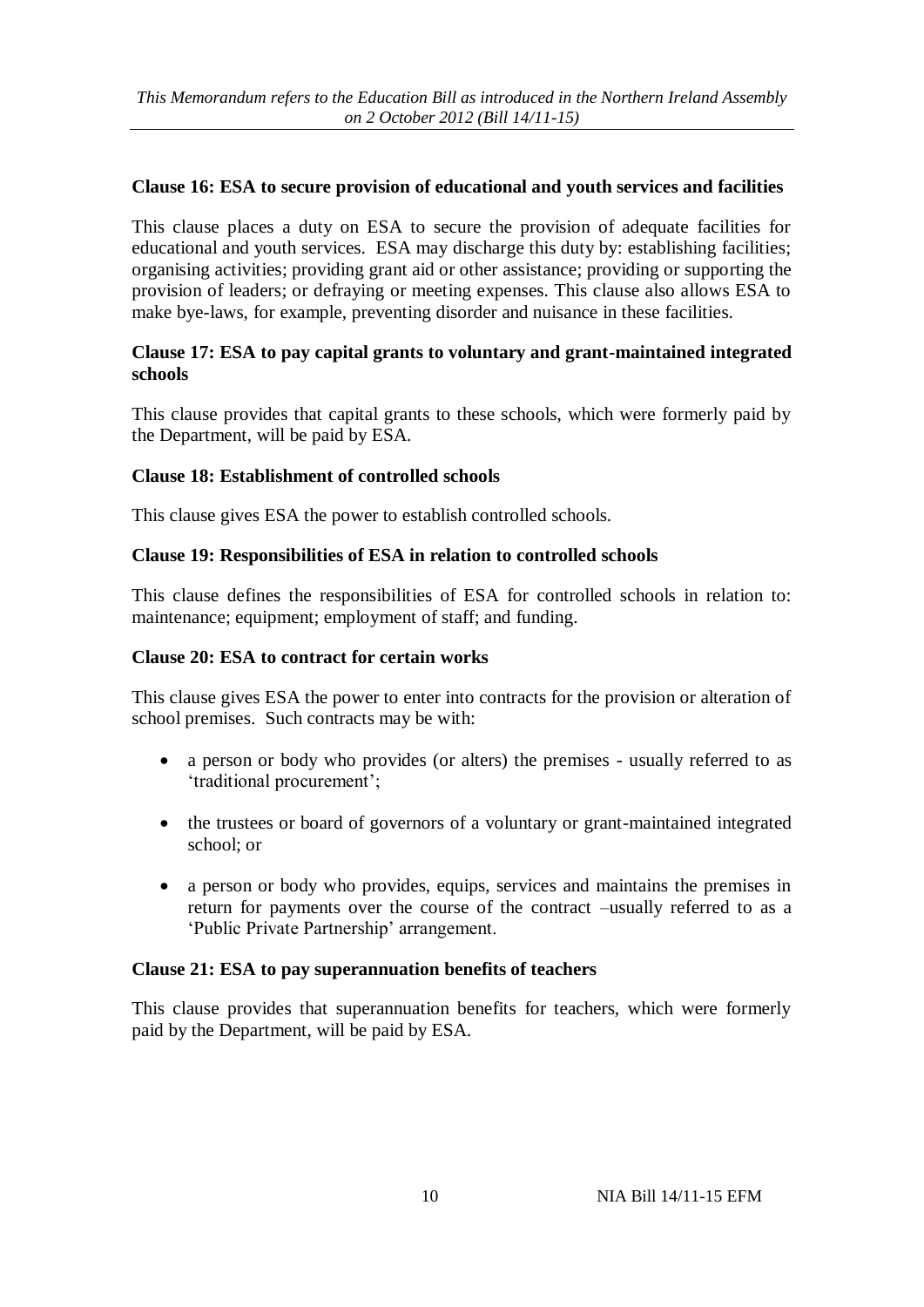# **Clause 22: Ancillary powers of ESA**

This clause affords ESA the scope to do anything which in its opinion would be useful in fulfilling its functions, for example, the ability to form bodies corporate, carry out research, or provide advice to other statutory bodies.

# **Clause 23: Power of ESA to undertake commercial activities**

This clause allows ESA to charge other bodies or persons for goods or services provided by ESA. The exercise of this power must be approved by the DE and may be subject to certain conditions placed on ESA by DE.

## **Clause 24: Area education plans**

This clause defines 'area education plan' as a document (including a map) setting out, for an area defined in the plan:

- an assessment of need for schools, youth services and educational services;
- an assessment of the adequacy of current provision; and
- proposals for meeting need.

# **Clause 25: Preparation and revision of plans**

This clause provides for ESA to prepare or revise plans from time to time (or when directed to do so by DE) and submit them to DE for approval.

# **Clause 26: Revocation of plans**

This clause provides that ESA may revoke a plan, and must do if directed by DE.

# **Clause 27: Publicity and consultation**

This clause places a duty on ESA to publicise and carry out consultation before submitting new or revised plans for approval, or seeking approval to revoke a plan. ESA must also publicise approved plans or the approved revocation of plans.

# **Clause 28: Involvement of relevant interests**

This clause places a duty on ESA to consult and involve relevant interests in the preparation, revision, or revoking of plans (other than in the case of minor revisions to a plan). The relevant interests include sectoral bodies, and providers of youth services and education services. The clause also gives ESA the power to consult and involve a wider range of interests, including children and young people, service users, parents, school governors, and staff.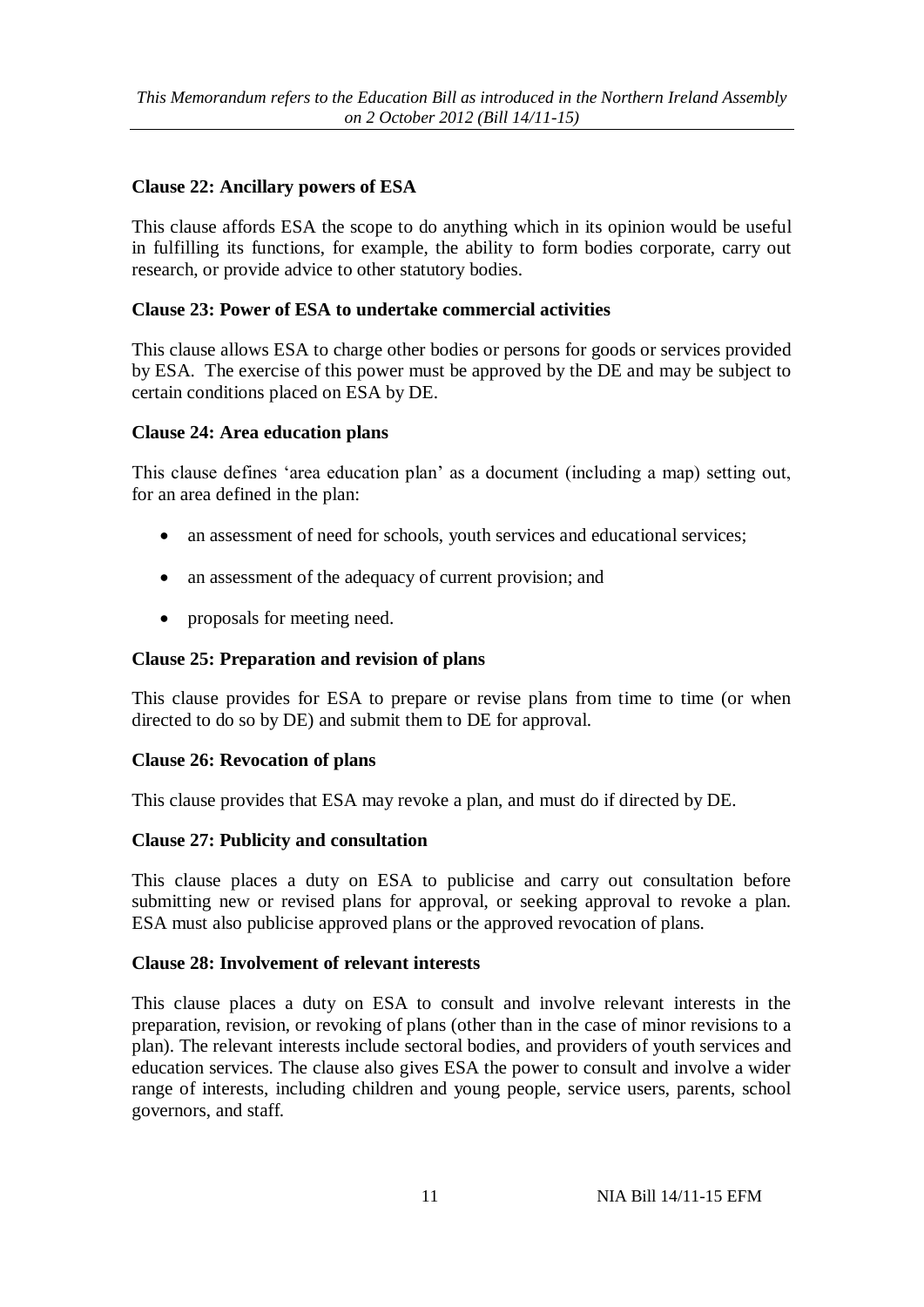# **Clause 29: Guidance**

This clause gives DE the power to provide guidance on the content of plans, and the procedure for preparing, revising, or revoking a plan. The clause requires ESA to take such guidance into account.

## **Clause 30: Regulations**

This clause gives DE the power to make regulations on:

- the form and content of plans;
- the procedures for preparing, revising or revoking plans; and
- the arrangements for consulting and involving relevant interests.

# **Clause 31: Dissolution of certain statutory bodies**

This clause formally dissolves the Education and Library Boards, the Council for Catholic Maintained Schools, the Staff Commission for Education and Library Boards and the Youth Council for Northern Ireland.

## **Clause 32: Transfer of assets, liabilities and staff**

This clause applies Schedules 4, 5 and 6 which set out the detail for transferring the assets, liabilities and staff of the dissolved bodies, together with staff to be transferred from the Department to ESA.

# **Clause 33: Schemes of Management**

This clause requires every grant-aided school to have in place a scheme of management, which provides for the membership and procedures of the Board of Governors of that school and the management of the school. It is the duty of the Board of Governors to give effect to the scheme of management.

The clause requires schemes of management to comply with the statutory requirements set out in the clause. In particular:

- Schemes of management must not contain any provision that is inconsistent with education legislation (or other legislation).
- Each scheme must be consistent with any instrument of government for the school, unless education law requires or authorises otherwise.
- Each scheme must be prepared having regard to guidance issued by the Department (under the provision in Clause 34).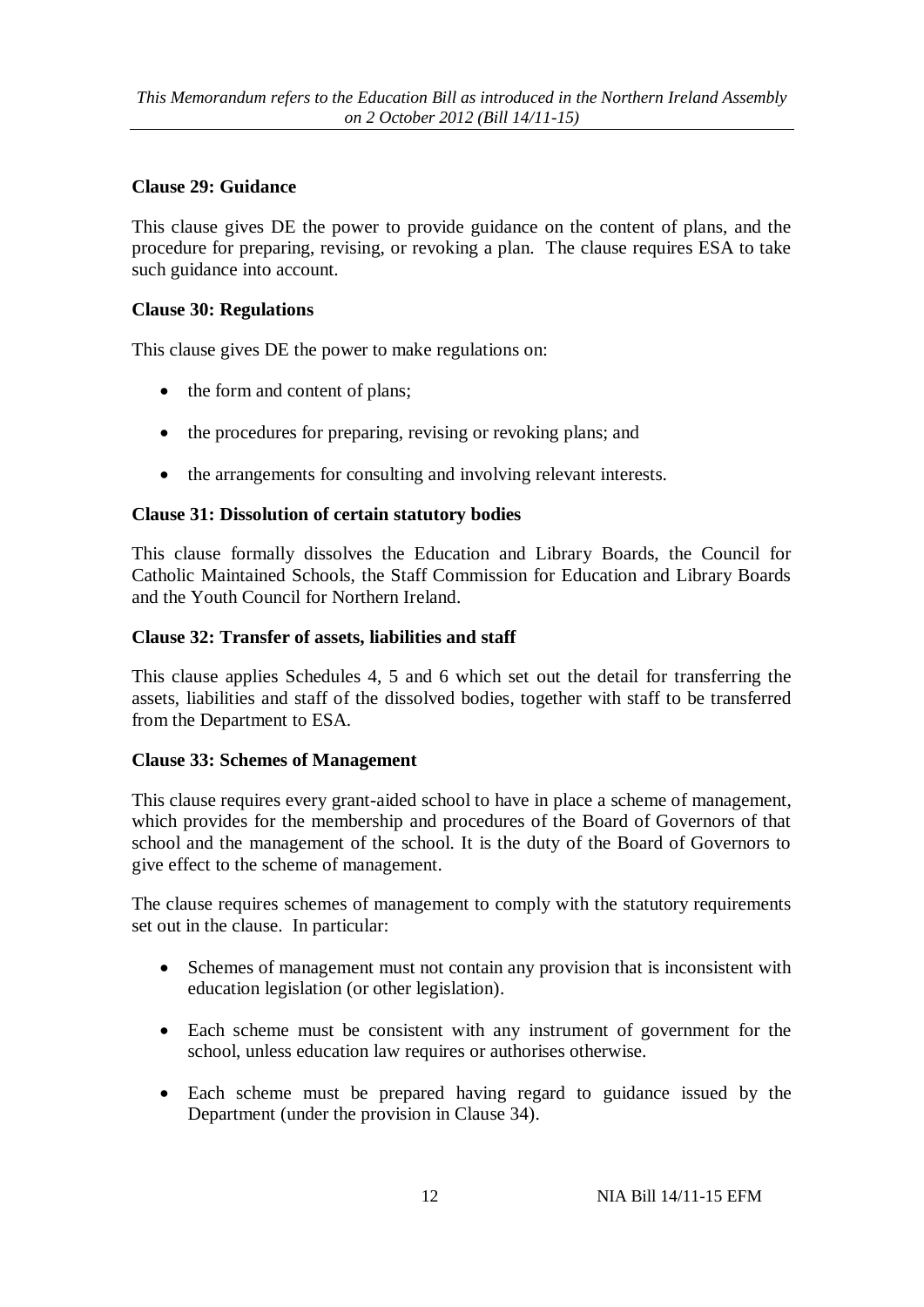A scheme of management for an Irish-speaking school (usually known as Irishmedium schools) or a school with an Irish-speaking unit must require the Boards of Governors to use their best endeavours to secure the viability of the school or unit.

# **Clause 34: Preparation and approval of schemes of management**

The clause provides for the management scheme for each school to be prepared by the 'submitting authority' for the school, and submitted to ESA for its approval. The scheme will not come into force until it is approved by ESA. The clause requires ESA to approve a submitted scheme unless it does not meet the statutory requirements (as defined in Clause 33). If a scheme does not meet the statutory requirements, ESA must seek to agree with the submitting authority the modifications to the scheme that would be necessary in order to meet the statutory requirements. If there is agreement, ESA must approve the scheme with the agreed modifications. In any other case, ESA must refer the scheme to the tribunal established by regulations made under the provisions in Clause 62. The Department may, with the approval of the Office of the First Minister and deputy First Minister, issue guidance containing model schemes. The clause places a duty on the trustees of voluntary schools who are the submitting authorities for those schools, requiring them to consult the boards of governors about the exercise of their submitting authority functions, and have regard to any views expressed by them. The Clause also gives boards of governors a right to refer an approved scheme to a tribunal, for a test of compatibility with the Heads of Agreement.

# **Clause 35: Reserve power of ESA to make scheme of management**

The clause gives ESA a reserve power to make a scheme of management for a school. The reserve power may be used, subject to the approval of the Department, if:

- a submitting authority fails to submit a scheme; or
- a submitting authority asks ESA to draft a scheme for it.

Before making such a scheme, ESA shall consult the submitting authority.

# **Clause 36: Revision of schemes of management**

This clause requires a submitting authority to prepare and submit a revised scheme of management if revised guidance issued by the Department requires it, and empowers a submitting authority to do so at any other time.

The clause includes provisions on the approval of a revised scheme that are similar to those in Clause 34.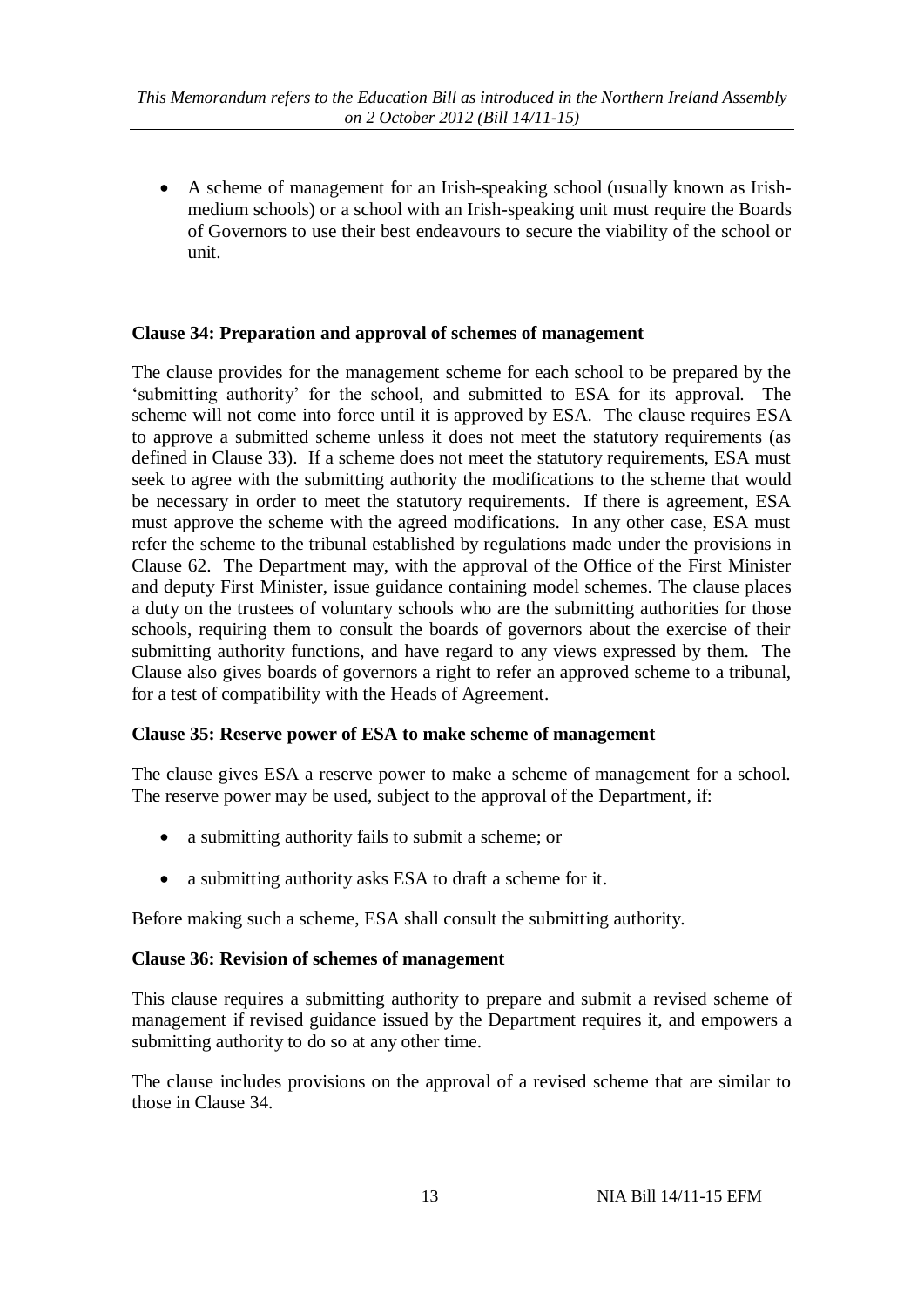## **Clause 37: Review of certain decisions relating to schemes of management**

This clause provides for the referral to a Tribunal of schemes of management that are submitted to ESA for approval under Clause 34 or Clause 36, but which are not approved by ESA.

The tribunal will consider whether the submitted scheme complies with the statutory requirements. The tribunal may order ESA to:

- approve the submitted scheme; or
- approve the submitted scheme with modifications specified by the tribunal.

If the tribunal considers that the scheme does not meet the statutory requirements, and cannot be modified to do so, the tribunal may make a scheme for the school.

The clause provides for the submitted scheme (or the scheme in force if the submitted scheme is a revised scheme) to apply during the interim period before the tribunal makes an order. During this period, ESA may apply to the tribunal for an order to modify the submitted scheme.

# **Clause 38: Duties of Board of Governors in relation to achievement of high standards of educational attainment**

This clause places a duty on the Board of Governors of a grant-aided school to promote high standards of educational attainment by pupils of the school. It is also the duty of the Board of Governors to co-operate with ESA regarding actions that ESA has undertaken to promote the achievement of high standards of educational attainment.

# **Clause 39: Appointment by ESA of governors for controlled, maintained, grantmaintained integrated and certain voluntary grammar schools**

This clause transfers to ESA the function of making appointments to the Boards of Governors schools that currently falls to DE and Education and Library Boards.

The clause places a duty on the ESA, before choosing persons to appoint as governors, to consult: Boards of Governors; and relevant sectoral bodies.

The clause also places duties on the ESA to appoint governors who are committed to the ethos of the school to which they are appointed and, in the case of Irish-speaking schools, to the viability of those schools.

#### **Clause 40: Part-time teachers to be eligible for election as governors**

This clause allows part-time assistant teachers to be eligible for election to a Board of Governors.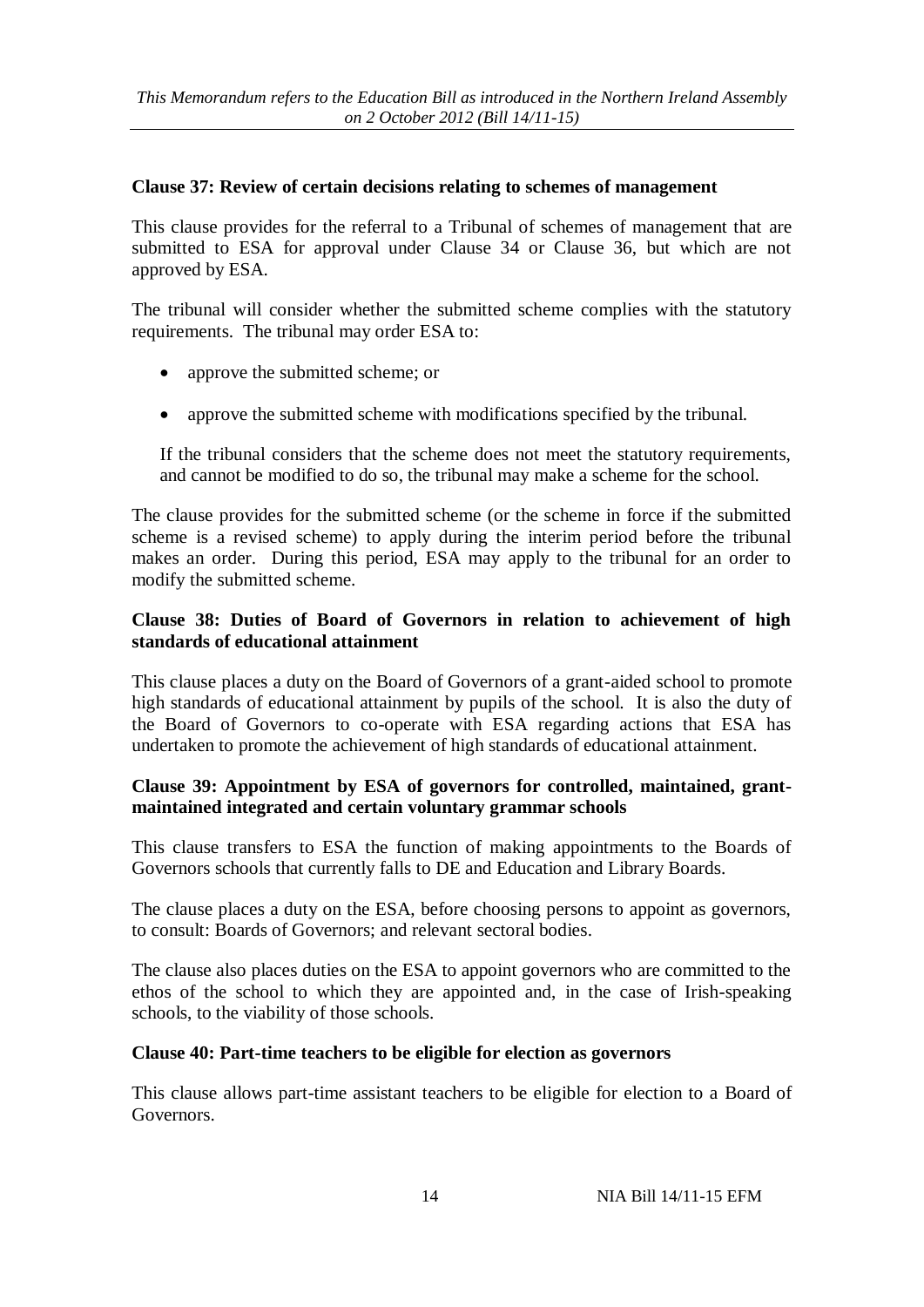## **Clause 41: Management of controlled schools**

This clause makes the Boards of Governors of controlled schools responsible for their control and management. The clause also permits more than one controlled nursery school to be grouped under a single Board of Governors.

#### **Clause 42: Management of maintained nursery schools**

The clause permits more than one maintained nursery school to be grouped under a single Board of Governors.

## **Clause 43: Controlled school: definition**

This clause defines 'controlled school' for the purposes of education legislation, as a school whose premises are vested in ESA.

## **Clause 44: Inspections on behalf of the Department**

This clause allows inspectors appointed by DE to conduct inspections in schools, establishments which are grant-aided by DE or ESA, or establishments where education, educational or youth services are provided. The powers of inspection do not extend to dwelling houses. These establishments shall be open at all reasonable times to inspection.

The clause places duties on inspectors to:

- promote the highest standards of education and professional practice by monitoring, inspecting and reporting;
- advise DE about inspected establishments;
- monitor, inspect and report on any advisory and support services provided to the establishment by ESA; and
- monitor, inspect and report on the discharge by CCEA of relevant functions

Inspectors may also monitor, inspect or report on wider aspects of establishments, including the management, staffing, equipment and accommodation. Inspectors will not be able to exercise their powers in relation to the provision of religious education in grant-aided schools, except with the agreement of the Board of Governors of that school. As a result of an inspection report, DE may give directions to require the school to remedy any matter raised in the report.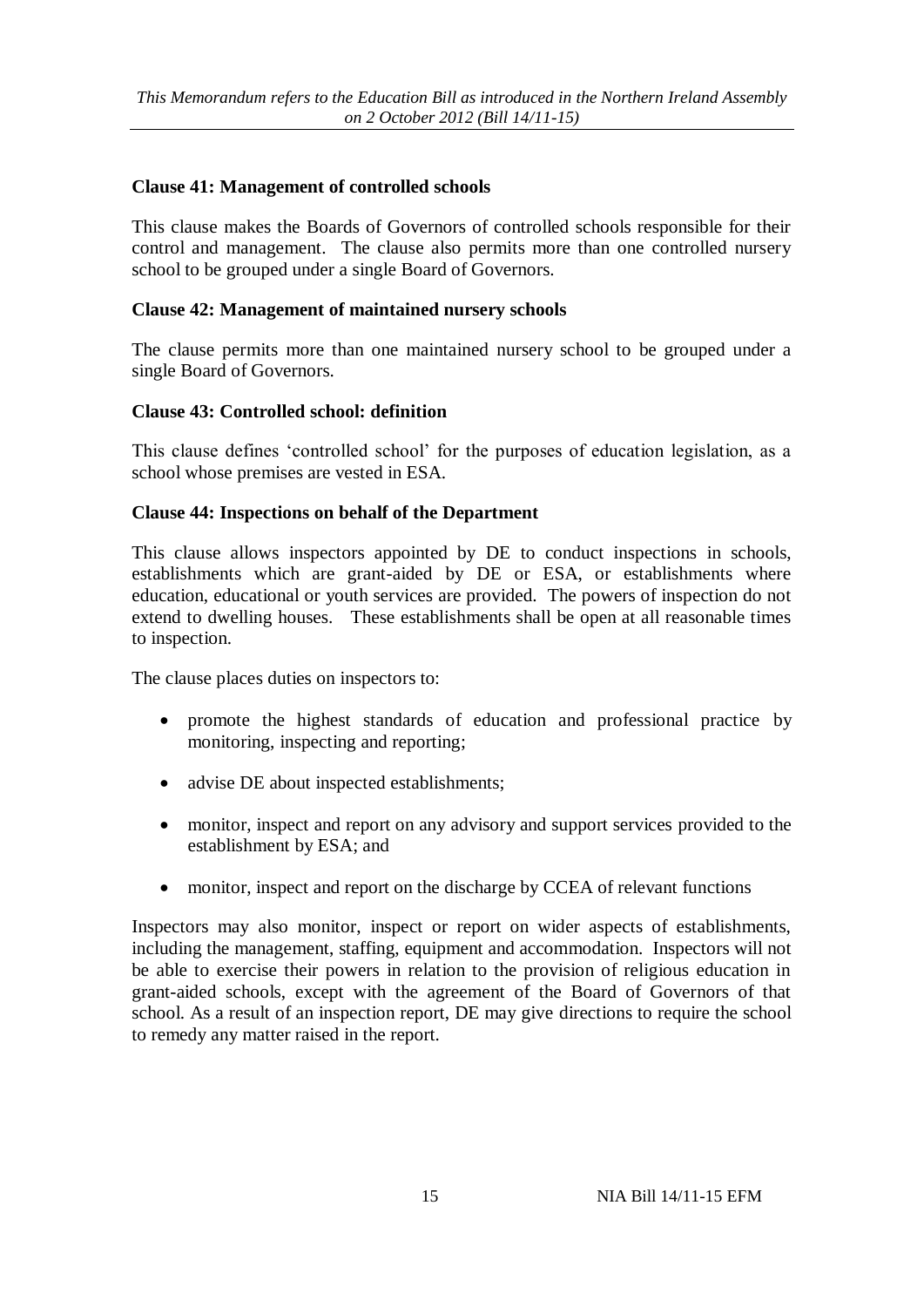# **Clause 45: Powers of inspectors**

This clause provides inspectors with the power to inspect, take copies of, or take away any documents relating to the establishment they are inspecting. It also gives inspectors the power to require the production of any document. These powers may be exercised at reasonable times only.

# **Clause 46: Reports and action plans**

This clause requires inspectors, upon completion of an inspection, to make a written report and send copies of that report to DE, ESA and a Board of Governors, a proprietor of an independent school or a body or person in charge of activities carried on at the inspected establishment. A Board of Governors, a proprietor or a body in charge of activities may be required to prepare a written statement containing the action it proposes to take as a result of the report and the timescale in which it proposes to take that action.

# **Clause 47: Inspections on behalf of DEL**

This clause places a duty on institutions of further education and colleges of education to be open at all reasonable times for inspection. These inspections shall be carried out by inspectors authorised by DEL. These inspectors have a duty to promote high standards of education and professional practice among teachers. Inspectors shall monitor, inspect and report on the standard of education and the standards of professional practice among teachers on the staff and may advise DEL on any aspect of the curriculum. Inspectors may also monitor, inspect or report on wider aspects of the establishment, including its management, staffing, equipment and accommodation. DEL may give directions to require the establishment to remedy any matter raised in the report. DEL may authorise inspectors appointed by DE to exercise its inspection powers.

# **Clause 48: Assessors and lay persons**

This clause provides that inspectors carrying out inspections on behalf of DE or DEL may be accompanied and assisted by assessors and lay persons appointed by the Department. Lay persons are intended to bring a broader, non-educational perspective to inspections. Therefore, a person shall not be appointed to a panel of lay persons unless he or she is without significant experience in management or provision of education. The Department will ensure that a lay person shall not be assigned to any inspection if that person has, or has had, any connection with the establishment in question which may raise doubts about that person's ability to act in impartial manner.

# **Clause 49: Interpretation of this Part**

This clause defines certain terms used in Part 4 of the Bill.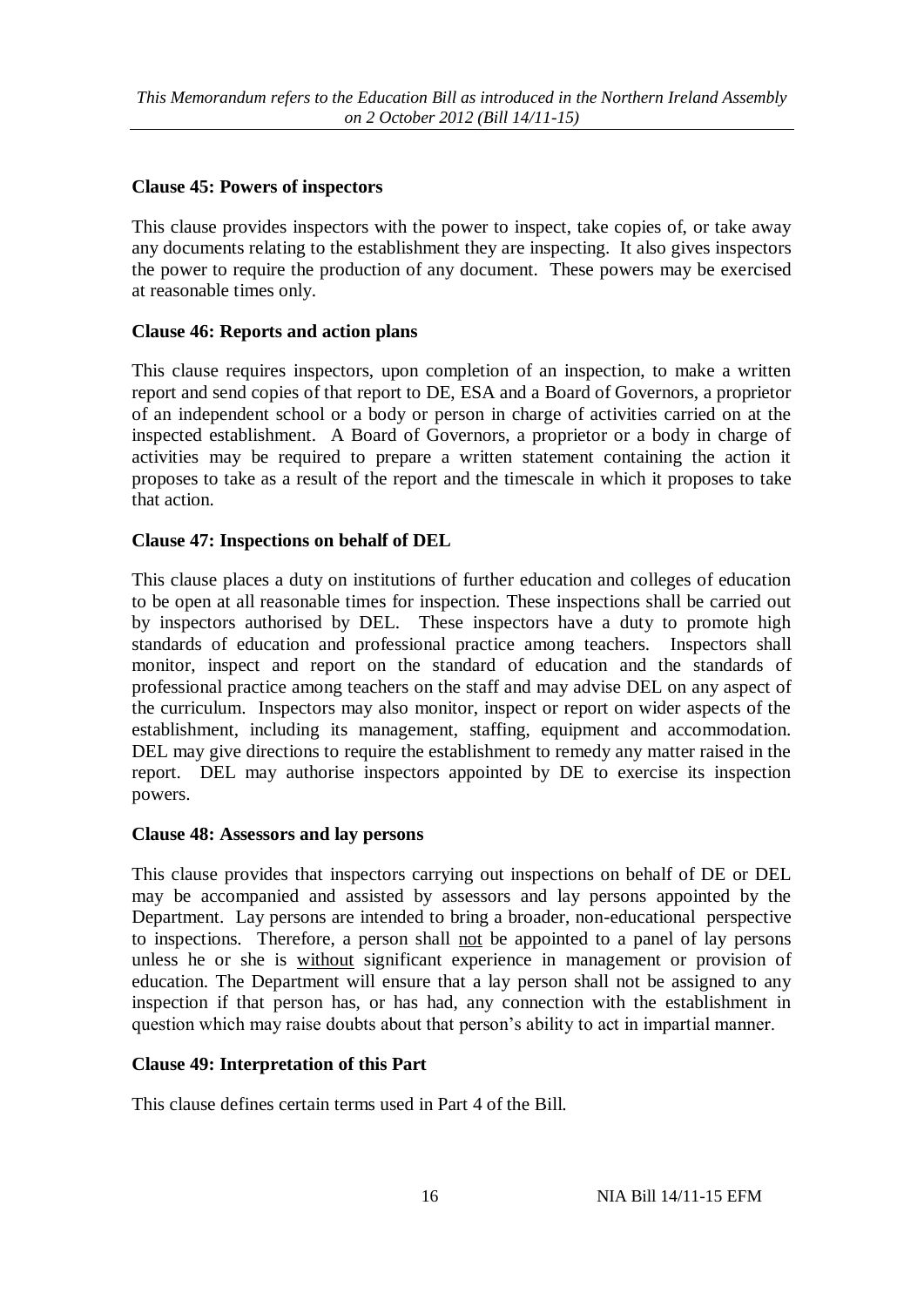## **Clause 50: Functions of the Council in relation to the designated examinations and the statutory assessments**

This clause gives CCEA the power to conduct (or arrange for other bodies to conduct) examinations designated by DE or DEL, and statutory assessments.

## **Clause 51: Functions of the Council in relation to the accreditation of the designated qualifications**

This clause gives CCEA the function of accrediting qualifications designated by DE or DEL. The clause also gives CCEA the power to co-operate and share information with other accrediting bodies.

## **Clause 52: Other functions of the Council**

This clause gives CCEA a range of functions:

- keeping under review designated examinations and statutory assessments, advising the relevant Departments, and publishing and disseminating information thereon;
- keeping under review the curriculum for grant-aided schools, producing teaching materials, advising the Department, publishing and disseminating information;
- producing guidance and teaching materials on the curriculum for pre-school children ;
- research and development; and
- providing advice and assistance to those providing courses leading to designated qualifications.

#### **Clause 53: Ancillary functions of the Council**

This clause gives CCEA a range of ancillary functions, such as carrying out or commissioning research, and providing services to other bodies.

#### **Clause 54: Discharge by the Council of its functions**

This clause places a duty on CCEA in relation to the discharge of its functions to have regard to:

- the requirements of industry, commerce and the professions regarding education;
- the requirements of people with special learning needs; and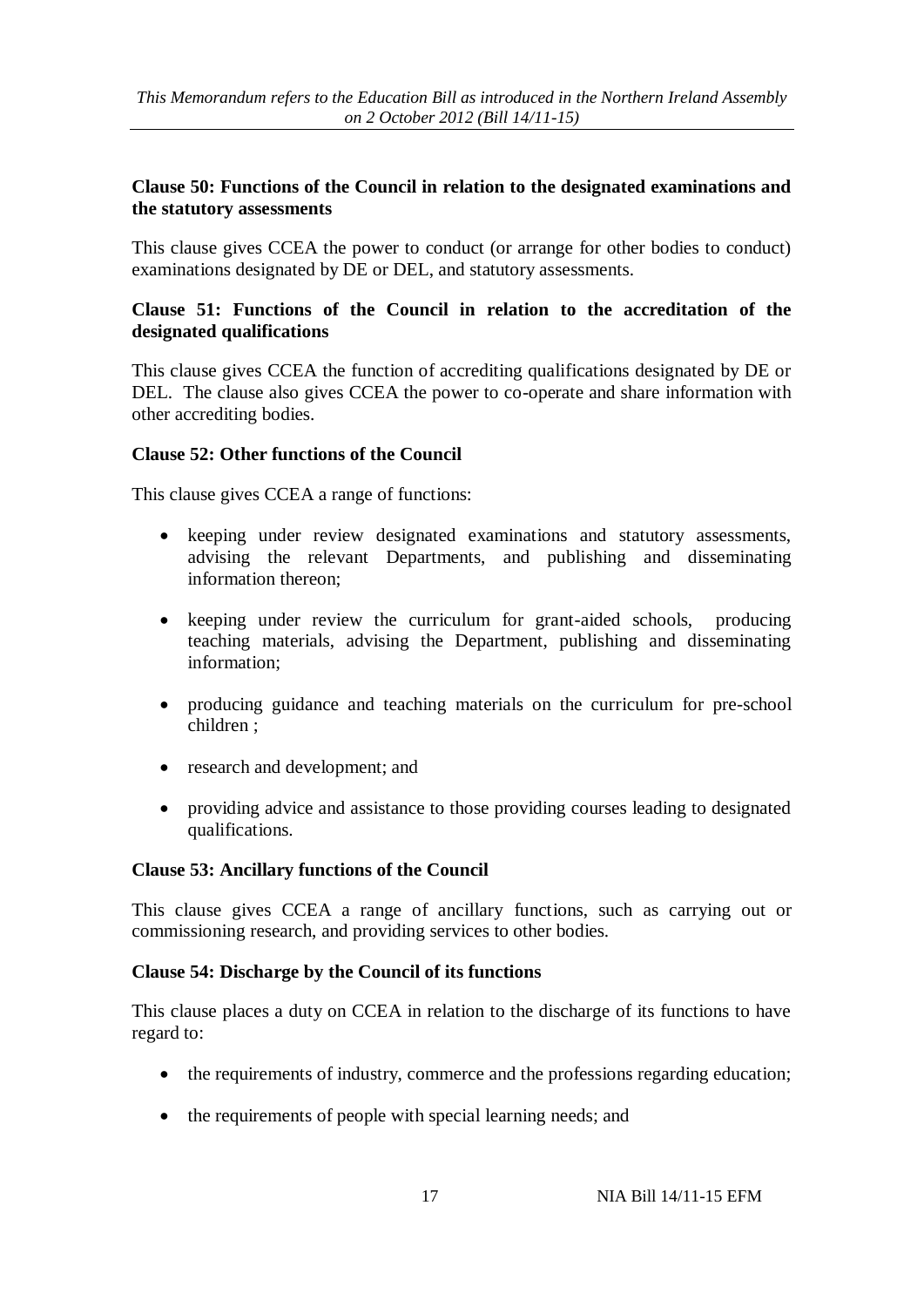• the requirements of people who are taught in Irish.

The clause also places a duty on CCEA to ensure that the standards of Northern Ireland examinations and assessments are similar to the standards of examinations and assessments elsewhere in the United Kingdom.

# **Clause 55: Safeguarding and promoting welfare of children and young persons**

This clause places a duty on ESA to ensure that its functions are exercised with a view to safeguarding and promoting the welfare of children and young persons. In carrying out that duty, ESA shall have regard to any guidance issued by the Department. ESA shall review the exercise of child protection functions by Boards of Governors, providers of funded pre-school education and persons in receipt of certain grants. ESA may issue such guidance or directions as necessary to ensure compliance with child protection duties.

## **Clause 56: Duty on providers of funded pre-school education to safeguard and promote welfare of children**

This clause places a duty on persons providing funded pre-school education to safeguard and promote the welfare of those children on their premises or under their lawful control. It shall be the duty of such a person to determine and review measures that will protect children from abuse, having regard to any guidance given by DE or ESA. DE may direct such persons to review those measures. Such persons shall be required to prepare a written statement of those measures and provide copies free of charge to parents and staff, and to ensure that those measures are taken.

# **Clause 57: Duty of providers of educational and youth services to safeguard and promote welfare of children**

This clause places a duty on ESA and DE to ensure that grants for educational or youth services are made subject to such conditions as are necessary or expedient to safeguard and protect the welfare of children and young persons. The clause also places a duty on ESA and DE to ensure that any agreement or arrangement for the purposes of the provision of educational or youth services or activities contain similar conditions.

## **Clause 58: Directions as to exercise of child protection duties by Board of Governors**

This clause allows ESA to direct a Board of Governors of a grant-aided school in relation to the performance of any duty to safeguard and protect the welfare of children and young persons.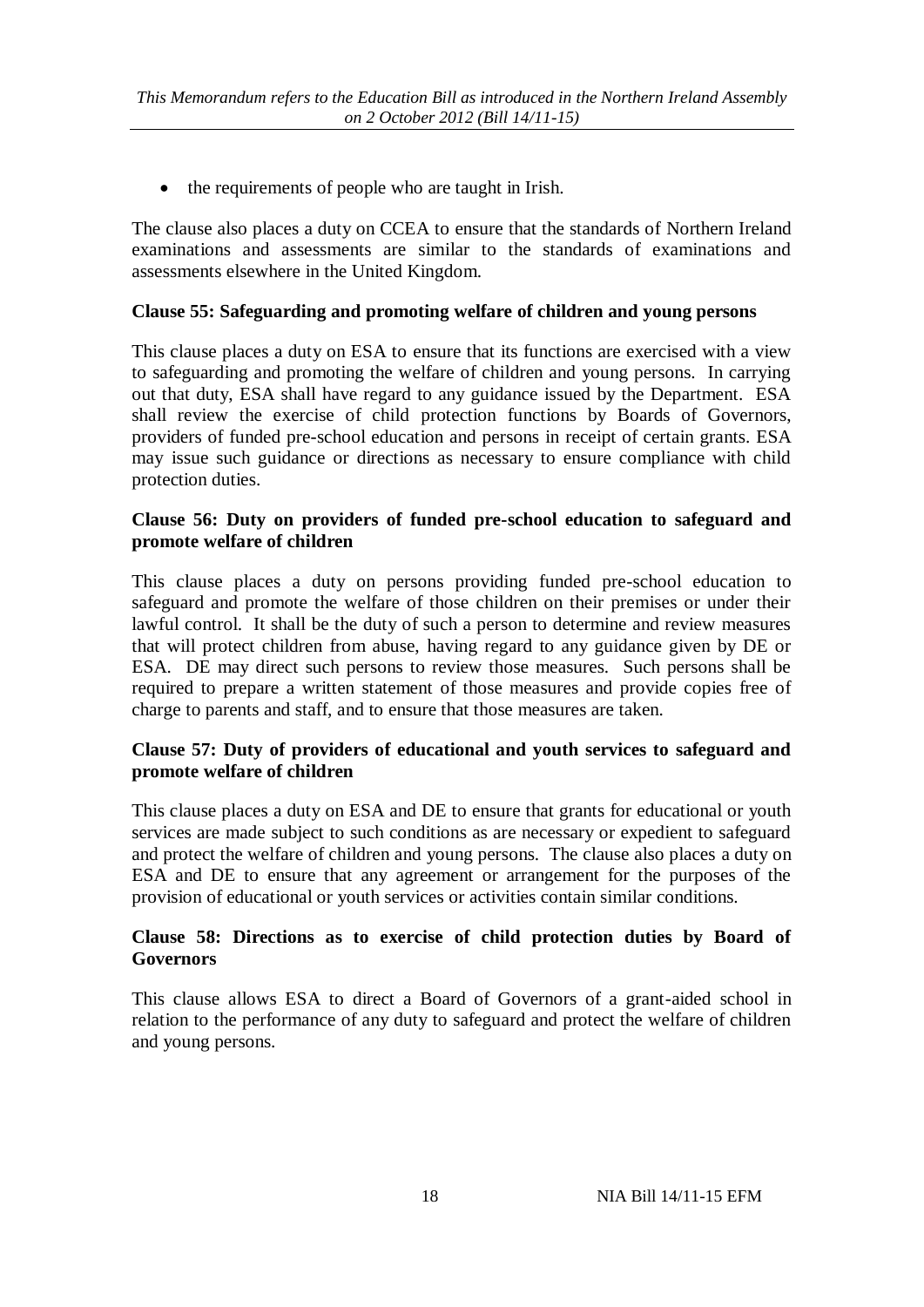# **Clause 59: Duty of co-operation concerning welfare and protection of children and young persons**

This clause provides that it is the duty of Boards of Governors of grant-aided schools, the providers of funded pre-school education and any other person on whom a duty has been imposed, to co-operate with ESA or any authority discharging functions under the Children Order in its duty to safeguard and protect the welfare of children and young persons.

# **Clause 60: General duty of the Department and DEL**

This clause places new general duties on DE and DEL regarding the education of children and young persons; and the promotion of further and higher education, respectively.

## **Clause 61: Grants for educational and youth services, etc**

This clause allows DE, DEL and DCAL to pay grants to persons for various services and research connected to education. These grants shall not be paid to ESA, the trustees or managers of a voluntary or grant-maintained integrated school, or the governing body of an institution of further education.

## **Clause 62: Tribunal to review certain decisions in relation to employment schemes and schemes of management**

This clause places a duty on the Office of the First Minister and deputy First Minister to make regulations for the appointment by the Department of Education of a Tribunal to review decisions on employment schemes and schemes of management (clauses 8 and 37).

# **Clause 63: Sectoral bodies**

This clause defines the terms 'sectoral body' and 'relevant sectoral body' for the purposes of the Education Orders. Sectoral bodies are bodies in receipt of grant from the Department of Education, and recognised by the Department as representing grantaided schools of a particular description.

#### **Clause 64: Supplementary, incidental, consequential, transitional provisions etc.**

This clause allows the Department to make such supplementary, incidental, consequential, transitory, transitional or saving provisions by order as it considers appropriate to give full effect to the legislation.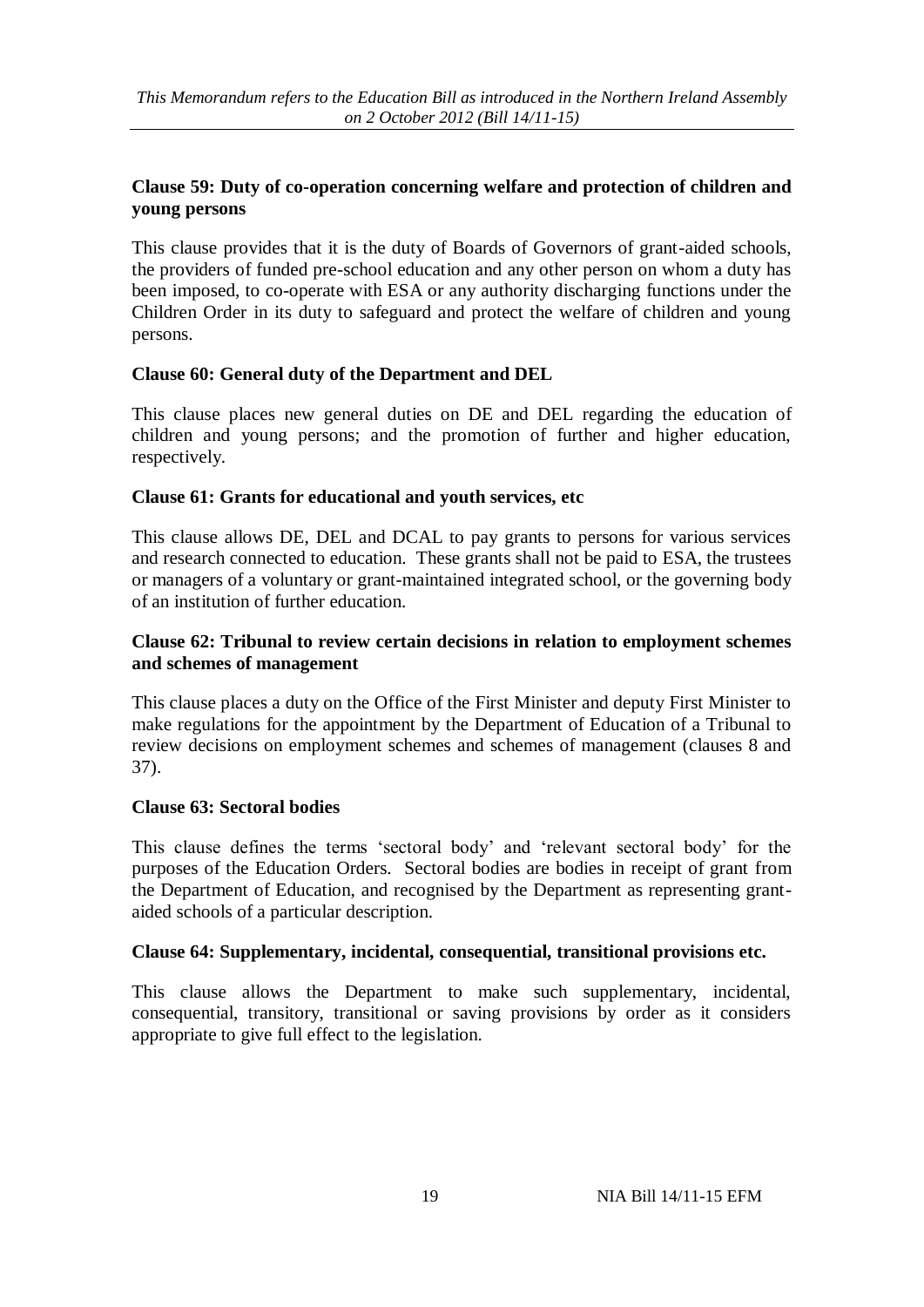# **Clause 65: Regulations and orders**

This technical clause provides that regulations under this legislation shall be subject to the negative resolution Assembly procedure, apart from commencement orders (which are not subject to Assembly control) and supplementary, incidental, consequential and transitional provisions, and regulations made under clause 63 to establish a tribunal, all which would be subject to the affirmative resolution procedure.

# **Clause 66: Interpretation**

This clause contains definitions of terms used in the legislation.

# **Clause 67: Minor and consequential amendments and repeals and revocations**

This clause applies Schedules 7 and 8, which contain minor and consequential amendments and repeals, respectively.

# **Clause 68: Commencement**

This clause contains provisions for the commencement of the legislation.

## **Clause 69: Short title**

This clause contains the short title of the legislation.

# **SCHEDULES**

# **Schedule 1: The Education and Skills Authority**

This Schedule contains provisions in relation to the status, membership, tenure of office of members, remuneration of allowances of members and employees and proceedings of ESA. The Schedule also makes provision in relation to finance, accounts and reporting and returns.

#### **Schedule 2: Provisions required in employment schemes**

This Schedule sets out a range of matters that must be included in schemes of employment, including:

- the determination of staff complement;
- appointment of staff;
- discipline:
- suspension;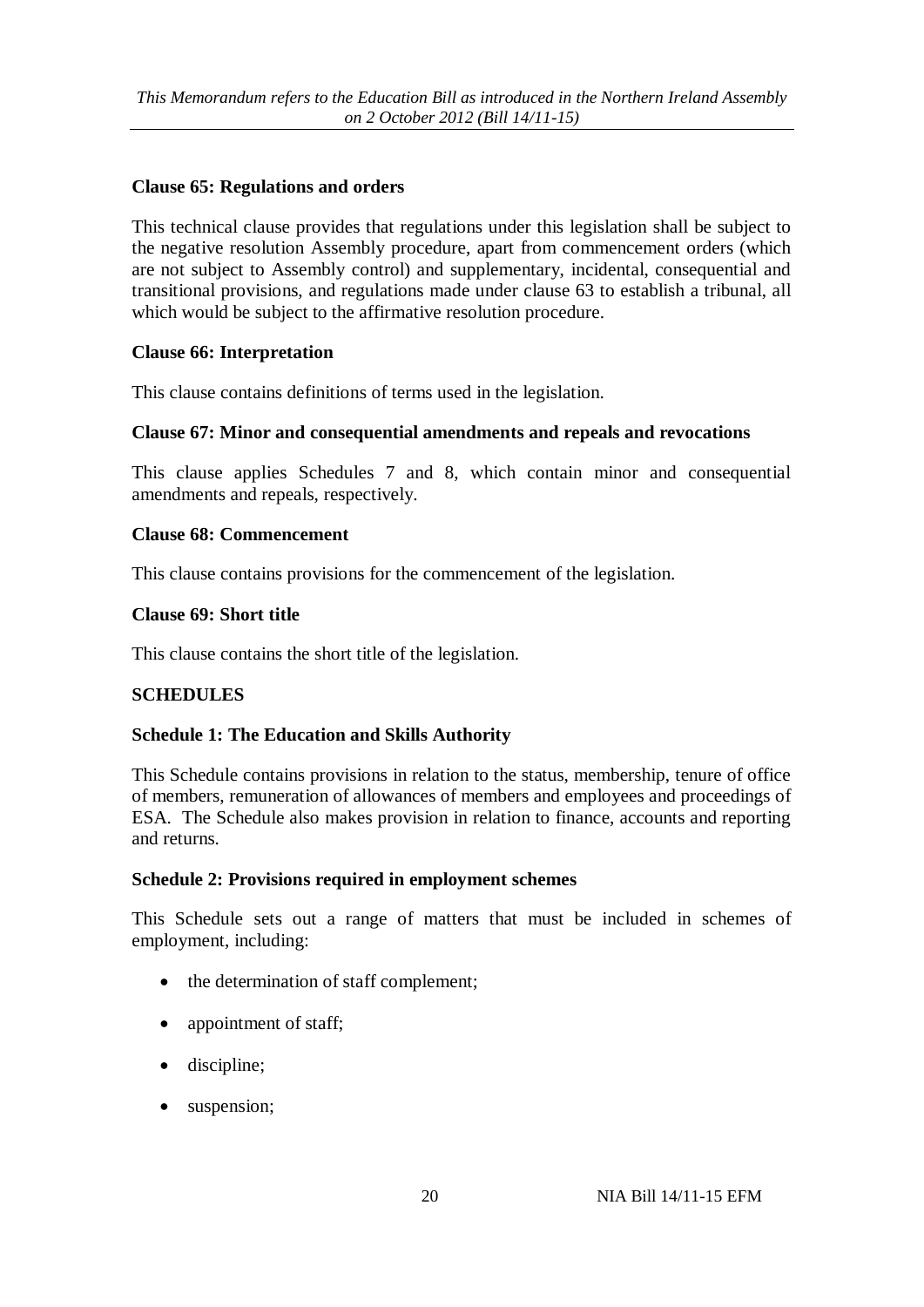- dismissal etc; and
- payments in respect of dismissals, resignations etc.

In relation to the determination of staff complement, and payments in respect of dismissals etc, the Schedule provides for these matters to become the responsibility of ESA if a controlled or maintained school in receipt of a delegated budget has that delegation withdrawn.

## **Schedule 3: Transfer to ESA of staff employed by Boards of Governors**

This Schedule makes provision for the transfer to ESA of staff employed by Boards of Governors. Staff will be afforded protection of their terms and conditions of employment under the Transfer of Undertakings (Protection of Employment) Regulations 2006, and protection of their rights to accrue pension benefits.

#### **Schedule 4: Transfer of assets, liabilities and staff of dissolved bodies**

This Schedule makes provision for the transfer of assets, liabilities and staff of Education and Library Boards; the Council for Catholic Maintained Schools; the Staff Commission for Education and Library Boards; and the Youth Council for Northern Ireland. Staff will be afforded protection of their terms and conditions of employment under the Transfer of Undertakings (Protection of Employment) Regulations 2006, and protection of their rights to accrue pension benefits.

## **Schedule 5: Transfer of certain assets and liabilities of CCMS before appointed day**

This Schedule makes provision for the transfer of certain assets or liabilities from CCMS, before the commencement of the body of the legislation. This is to provide for the return to the Roman Catholic church of certain assets of the organisation that were funded by the church. The remainder of the assets and liabilities of CCMS will transfer to ESA under Schedule 4.

#### **Schedule 6: Transfer of certain staff of the Department**

This Schedule makes provision of staff from DE to ESA. Staff will be afforded protection of their terms and conditions of employment under the Transfer of Undertakings (Protection of Employment) Regulations 2006, and protection of their rights to accrue pension benefits.

#### **Schedule 7: Minor and consequential amendments**

This Schedule makes provision for minor and consequential amendments.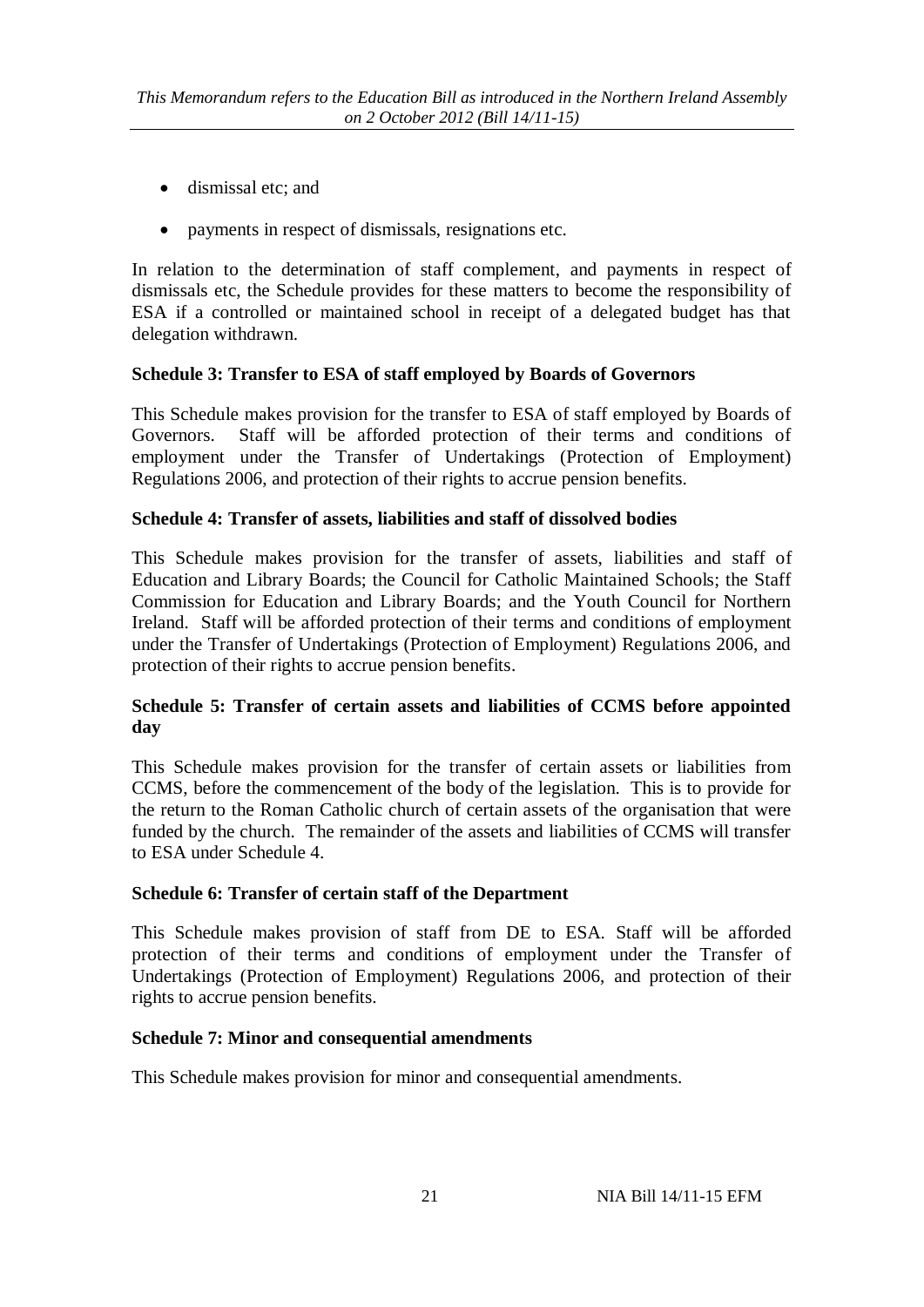#### **Schedule 8: Repeals**

This Schedule makes provision for various repeals of existing legislation.

# **FINANCIAL EFFECTS OF THE BILL**

29. The establishment of a single organisation for the administration of education and the rationalisation of current management structures provide the basis for savings in staffing costs, through the elimination of duplication, particularly in management. It is the intention that this will be achieved through voluntary redundancy, and early retirement as well as normal retirements and natural turnover. The outline business case was predicated the delivery of savings of £20m per annum by year 3. By the end of the budget period, through the establishment of the ESA and other measures, the Department of Education's savings delivery plan will achieve savings of £40 million.

## **HUMAN RIGHTS ISSUES**

30. The Bill is in compliance with the Convention Rights.

# **EQUALITY**

31. The ESA has the potential to make a positive contribution, by enabling equality of access to a modernised curriculum; delivering more effective planning and delivery of infrastructure for all sectors; and by tackling inequalities in educational attainment. The policy proposals that underpin the Bill have previously been subject to screening and equality impact assessment, as appropriate. Establishing ESA will involve a programme of change to service delivery that will span a number of years. Equality of opportunity will continue to be assessed throughout the passage and implementation of the provisions of the Bill.

# **SUMMARY OF THE REGULATORY IMPACT ASSESSMENT**

32. The effects of this Bill have been assessed and it is concluded that the provisions will not result in savings for, or costs to, businesses, charities, social economy exercises or voluntary bodies.